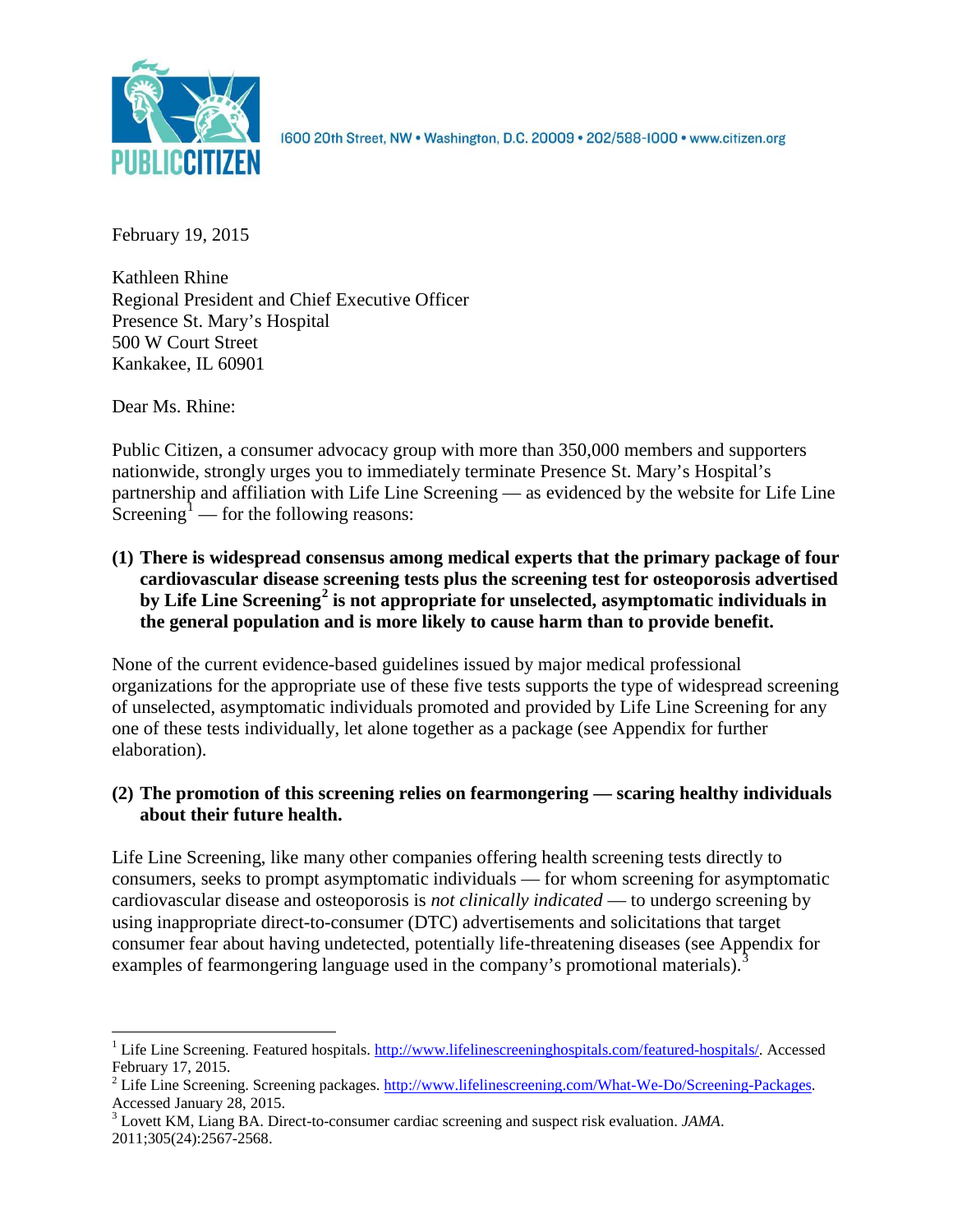### **(3) For many people, false-positive test results from this screening can lead to unfounded anxiety and additional unnecessary, risky, and costly diagnostic procedures and treatment interventions.**[4](#page-1-0),[5](#page-1-1)

Because this screening is performed broadly on *unselected, predominantly asymptomatic populations* (i.e., those not at significant risk), many people will have false**-**positive test results. False-positive results can cause unfounded anxiety and lead to additional diagnostic procedures and treatments, exposing screened individuals to additional risk of physical harm without providing offsetting benefits.

In addition to physical and psychological harms, false-positive results from medically inappropriate screening tests also cause financial harms to the people screened and to others. Unnecessary costs are borne *directly* by the screened patients/consumers for the initial screening and for some of the unnecessary follow-up testing and treatment interventions. Additionally, *indirect* cost to the broader insured population results from insurance companies passing on the costs of superfluous follow-up testing and treatment via increased premiums.

### **(4) Screening unselected, asymptomatic people will lead to** *overdiagnosis***, which occurs when individuals are diagnosed with conditions that will never cause symptoms or death.**

Some individuals undergoing inappropriate screening will have certain true-positive abnormal results, leading to the diagnosis of conditions that will never cause symptoms or death, a problem known as overdiagnosis.<sup>[6](#page-1-2)</sup> As with false-positive test results, overdiagnosis leads to unnecessary anxiety and unnecessary medical interventions. For example, imaging tests, such as the ultrasound cardiovascular disease screening tests offered by Life Line Screening, can detect abnormalities that for many people are minor and not destined to ever progress enough to cause symptoms or death; these people cannot benefit from treatment. In fact, they can only be harmed. When healthy people are systematically encouraged to get screened, overdiagnosis and the problems caused by it are made worse.<sup>[7](#page-1-3)</sup>

## **(5) The promotion and provision of this screening is** *unethical***.**

First, it is exploitative for Life Line Screening to profit from the promotion of medically nonbeneficial testing through the use of misleading advertisements and solicitations that play on people's fear. Second, this screening violates the ethical principles of beneficence (the duty to promote good and act in the best interest of the patient and the health of society) and nonmaleficence (the duty to do no harm to patients).  $8.9$  $8.9$  $8.9$  Finally, direct-to-consumer promotional

<span id="page-1-5"></span><span id="page-1-0"></span><sup>4</sup> Lovett KM, Liang BA. Direct-to-consumer cardiac screening and suspect risk evaluation. *JAMA*.

<span id="page-1-1"></span><sup>2011;305(24):2567-2568.</sup> <sup>5</sup> Perry S. Buyer beware on 'direct-to-consumer' health screenings. March 21, 2012. *MinnPost.*  [http://www.minnpost.com/second-opinion/2012/03/buyer-beware-direct-consumer-health-screenings.](http://www.minnpost.com/second-opinion/2012/03/buyer-beware-direct-consumer-health-screenings) Accessed January 14, 2015.

<span id="page-1-2"></span><sup>6</sup> Welch HG, Schwartz LM, Woloshin S. *Overdiagnosed: Making People Sick in the Pursuit of Health*. 1st ed. Boston, MA: Beacon Press; 2011: at *xiv*.<br><sup>7</sup> *Ibid*. Page 44.<br><sup>8</sup> Wallace EA, Schumann JH, Weinberger SE. Ethics of commercial screening tests. *Ann Intern Med*.

<span id="page-1-3"></span>

<span id="page-1-4"></span><sup>2012;157(10):747-748.</sup>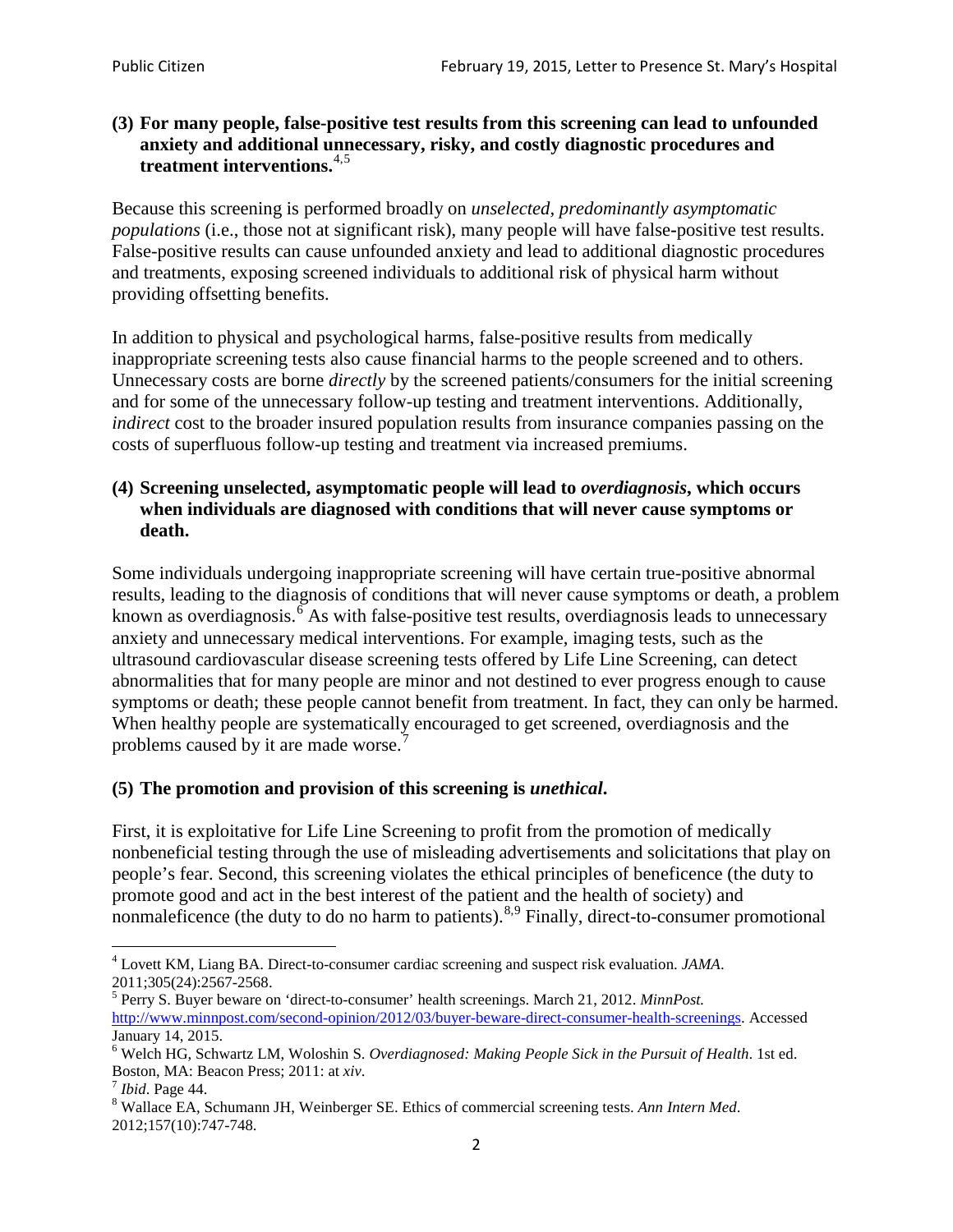materials for screening tests that fail to disclose published guidelines on recommended indications for these tests, as well as the risks of harm, violate the ethical principle of respect for persons and patient autonomy (the duty to protect and foster a patient's free, uncoerced choices). $\frac{10,11}{10,11}$  $\frac{10,11}{10,11}$  $\frac{10,11}{10,11}$  $\frac{10,11}{10,11}$ 

For these reasons, your institution's partnership with Life Line Screening does a great disservice to the community that you serve and adversely impacts public health more broadly. It is therefore imperative that your institution sever its relationship with Life Line Screening and refrain from endorsing the company's heavily promoted, nonselective, community**-**wide cardiovascular disease and osteoporosis screening programs.

Of note, many institutions like yours responded positively to similar requests from Public Citizen. In particular, on June 19, 2014, we wrote letters to 20 hospitals and medical institutions that had partnered with HealthFair, another company that inappropriately promotes similar direct-to-consumer cardiovascular disease screening tests, urging them to immediately sever their relationship with the company. [12](#page-2-2) Fifteen of the 20 institutions have informed either us or representatives of the news media that they have terminated or will be terminating their relationships with HealthFair. Public Citizen applauded these actions.

On August 11, 2014, the *Journal of the American Medical Association* published a Viewpoint article critical of hospital relationships with DTC disease screening companies.<sup>13</sup> The article co-authored by Erik Wallace, M.D., Associate Dean for the Colorado Springs Branch of the University of Colorado School of Medicine; John Schumann, M.D., Interim President, University of Oklahoma-Tulsa; and Steven Weinberger, M.D., Executive Vice President and Chief Executive Officer of the American College of Physicians, the pre**-**eminent national organization of internists — concluded as follows:

If the primary goal of hospitals and DTC screening companies is to improve the health of the populations they serve, then both entities should provide clear and convincing evidence of net benefit with the tests and treatments they offer. Given the controversy over the values and ethics of DTC screening companies and the services they offer, hospitals should clearly and publicly explain their relationships with DTC screening companies, given the lack of evidence to support mass vascular screenings. Hospitals also should justify such relationships transparently or, as Public Citizen suggests, sever such relationships.

Finally, we would also like to call to your attention the fact that on January 22, 2015, Public Citizen requested that the Federal Trade Commission investigate the advertising and promotional

<sup>&</sup>lt;sup>9</sup> Snyder L, American College of Physicians Ethics, Professionalism, and Human Rights Committee. American College of Physicians ethics manual. Sixth edition. Ann Intern Med. 2012;156(1):73-104.

<span id="page-2-0"></span><sup>&</sup>lt;sup>10</sup> Wallace EA, Schumann JH, Weinberger SE. Ethics of commercial screening tests. *Ann Intern Med*. 2012;157(10):747-748.

<span id="page-2-1"></span> $11$  Snyder L, American College of Physicians Ethics, Professionalism, and Human Rights Committee. American College of Physicians ethics manual: Sixth edition. *Ann Intern Med*. 2012;156(1):73-104.<br><sup>12</sup> Public Citizen. Letters to twenty hospitals and medical institutions asking them to end their partnerships with

<span id="page-2-2"></span>HealthFair. [http://www.citizen.org/hrg2206.](http://www.citizen.org/hrg2206) Accessed October 2, 2014.

<span id="page-2-3"></span><sup>13</sup> Wallace EA, Schumann JH, Weinberger SE. Hospital relationships with direct-to-consumer screening companies. *JAMA*. 2014;312(9):891-892. Published online August 11, 2014. doi:10.1001/jama.2014.9500.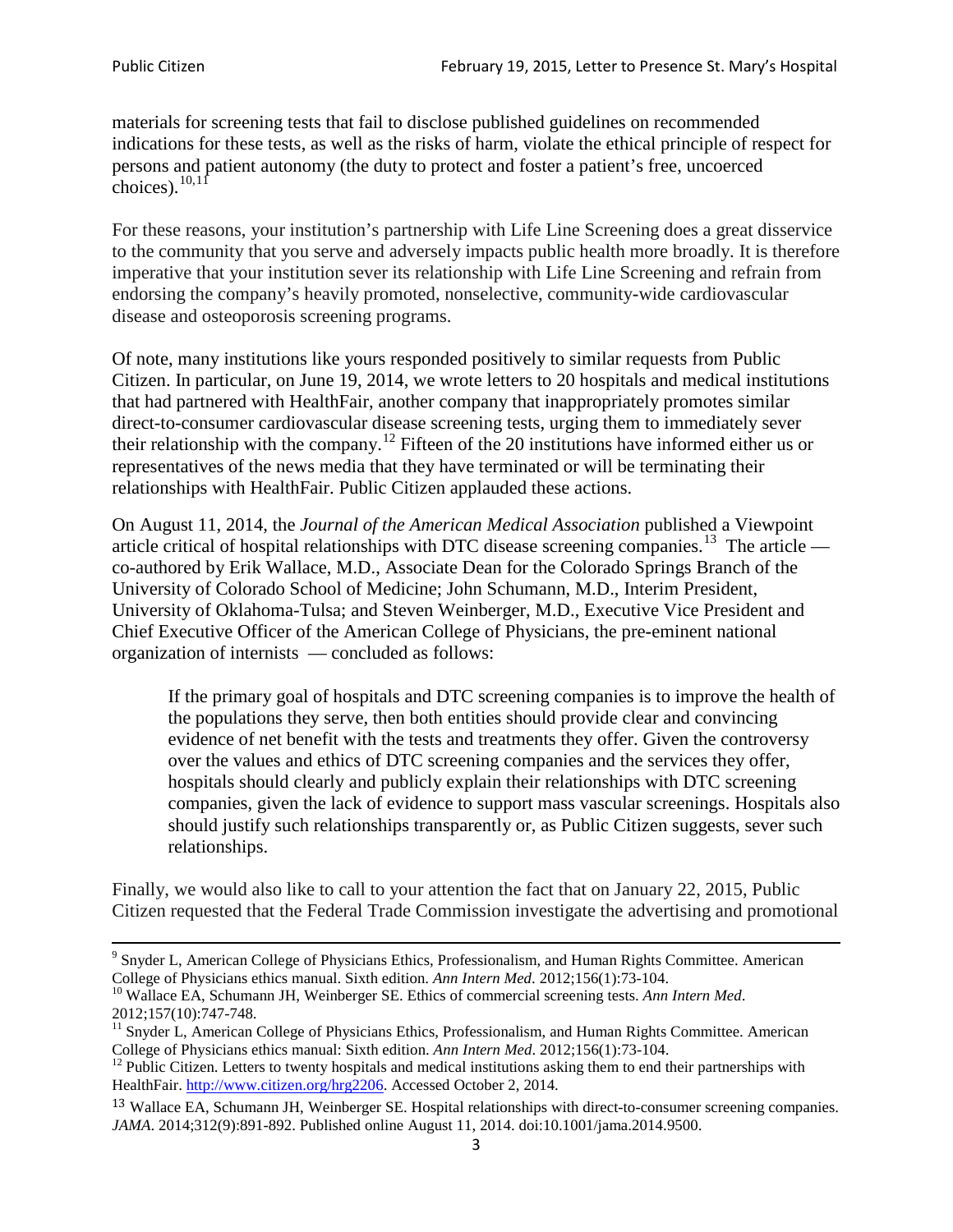activities of Life Line Screening. There is evidence that the company's advertising and promotional materials contain numerous statements that may be deceptive within the meaning of the Federal Trade Commission Act. These materials make unsubstantiated medical-benefit efficacy claims about Life Line Screening's primary cardiovascular disease and osteoporosis screening package, and they omit information material to consumers regarding the risks of adverse health-related outcomes and financial harms that may result from the screening.

Thank you for your prompt attention to this important patient safety and public health issue. Please contact us when you end your relationship with Life Line Screening.

Sincerely,

Vikram Krishnasamy, M.D., M.P.H. Researcher Public Citizen's Health Research Group

Michael Carome, M.D. **Director** Public Citizen's Health Research Group

Sidney M. Wolfe, M.D. Founder and Senior Adviser Public Citizen's Health Research Group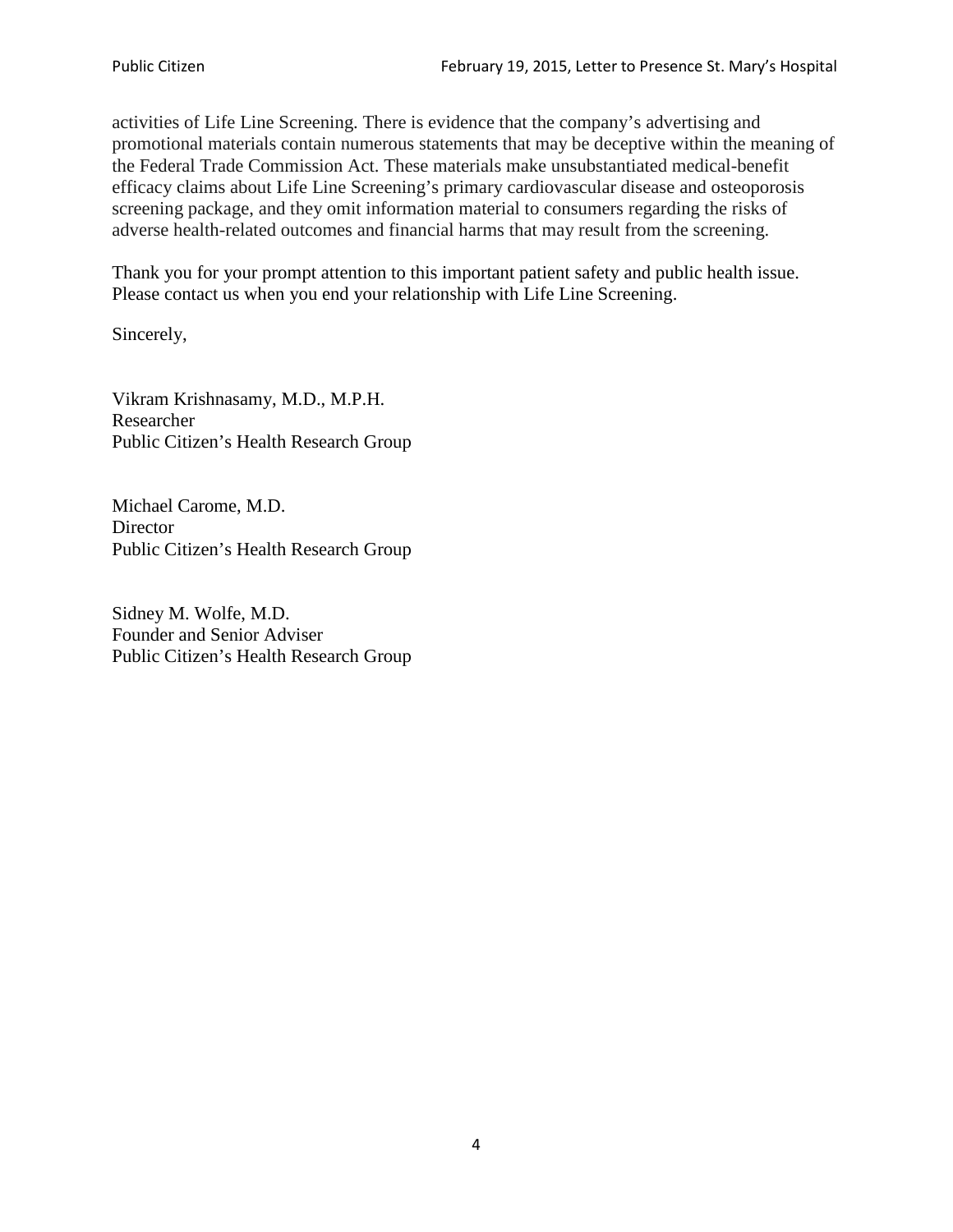# **Appendix**

### **Assessment of Cardiovascular Disease and Osteoporosis Screening Tests Offered by Life Line Screening**

Life Line Screening heavily promotes directly to consumers a package of four cardiovascular disease screening tests plus an osteoporosis risk assessment test.<sup>[14](#page-4-0),[15](#page-4-1)</sup> The four cardiovascular disease screening tests in the package are an electrocardiogram to screen for atrial fibrillation, a carotid artery ultrasound, an abdominal aortic aneurysm ultrasound, and a peripheral arterial disease test. The osteoporosis risk assessment test is an ultrasound of the heel bone to measure bone mass density.

Promotional materials describing these screening tests on the Life Line Screening website and in direct-to-consumer print solicitations mailed directly to people's homes misleadingly note the following:

Since our inception in 1993, we have screened nearly eight million people, and currently screen nearly one million people each year at over 16,000 screening events nationwide. Through this experience, we often identify serious health issues and **have helped save thousands of lives**. [16](#page-4-2) [Emphasis added]

"These screenings have **proven to be safe and accurate** in detecting your risks of stroke and vascular disease – so you and your doctor can do something about it before it's too late."<sup>[17](#page-4-3)</sup> [Emphasis added]

The Life Line Screening promotional materials recommend that adults over age 50 undergo these five screening tests annually:<sup>[18](#page-4-4),[19,](#page-4-5)[20,](#page-4-6)[21](#page-4-7),[22](#page-4-8)</sup>

Q. Who needs to be screened?

A. The answer is anyone over 50 who wants to be proactive about his or her health. …

Received November 2014.<br><sup>16</sup> Life Line Screening. Who we are. http://www.lifelinescreening.com/Who-We-Are. Accessed January 9, 2015.

<span id="page-4-3"></span><span id="page-4-2"></span><sup>17</sup> Undated letter from Kevin DeWeese, Director of Clinical Operations, Life Line Screening, to a consumer. Received November 2014.

<span id="page-4-0"></span><sup>&</sup>lt;sup>14</sup> Life Line Screening. Screening packages. [http://www.lifelinescreening.com/What-We-Do/Screening-Packages.](http://www.lifelinescreening.com/What-We-Do/Screening-Packages) AccessedJanuary 9, 2015.

<span id="page-4-1"></span><sup>&</sup>lt;sup>15</sup> Undated letter from Kevin DeWeese, Director of Clinical Operations, Life Line Screening, to a consumer.

<span id="page-4-4"></span><sup>&</sup>lt;sup>18</sup> Life Line Screening. Atrial fibrillation screening. [http://www.lifelinescreening.com/What-We-Do/What-We-](http://www.lifelinescreening.com/What-We-Do/What-We-Screen-For/Atrial-Fibrillation)[Screen-For/Atrial-Fibrillation.](http://www.lifelinescreening.com/What-We-Do/What-We-Screen-For/Atrial-Fibrillation) Accessed January 9, 2015.

<sup>&</sup>lt;sup>19</sup> Life Line Screening. Carotid artery disease screening. [http://www.lifelinescreening.com/What-We-Do/What-We-](http://www.lifelinescreening.com/What-We-Do/What-We-Screen-For/Carotid-Artery-Disease)

<span id="page-4-6"></span><span id="page-4-5"></span>[Screen-For/Carotid-Artery-Disease.](http://www.lifelinescreening.com/What-We-Do/What-We-Screen-For/Carotid-Artery-Disease) Accessed January 9, 2015.<br><sup>20</sup> Life Line Screening. Abdominal aortic aneurysm screening.. http://www.lifelinescreening.com/What-We-Do/What-We-Do/What-We-Screen-For/Abdominal-Aortic-Aneury

<span id="page-4-7"></span><sup>&</sup>lt;sup>21</sup> Life Line Screening. Peripheral arterial disease screening. [http://www.lifelinescreening.com/What-We-Do/What-](http://www.lifelinescreening.com/What-We-Do/What-We-Screen-For/Peripheral-Arterial-Disease)

<span id="page-4-8"></span>[We-Screen-For/Peripheral-Arterial-Disease.](http://www.lifelinescreening.com/What-We-Do/What-We-Screen-For/Peripheral-Arterial-Disease) Accessed January 9, 2015.<br><sup>22</sup> Life Line Screening. Osteoporosis screening/bone density test. [http://www.lifelinescreening.com/What-We-](http://www.lifelinescreening.com/What-We-Do/What-We-Screen-For/Osteoporosis)[Do/What-We-Screen-For/Osteoporosis.](http://www.lifelinescreening.com/What-We-Do/What-We-Screen-For/Osteoporosis) Accessed January 9, 2015.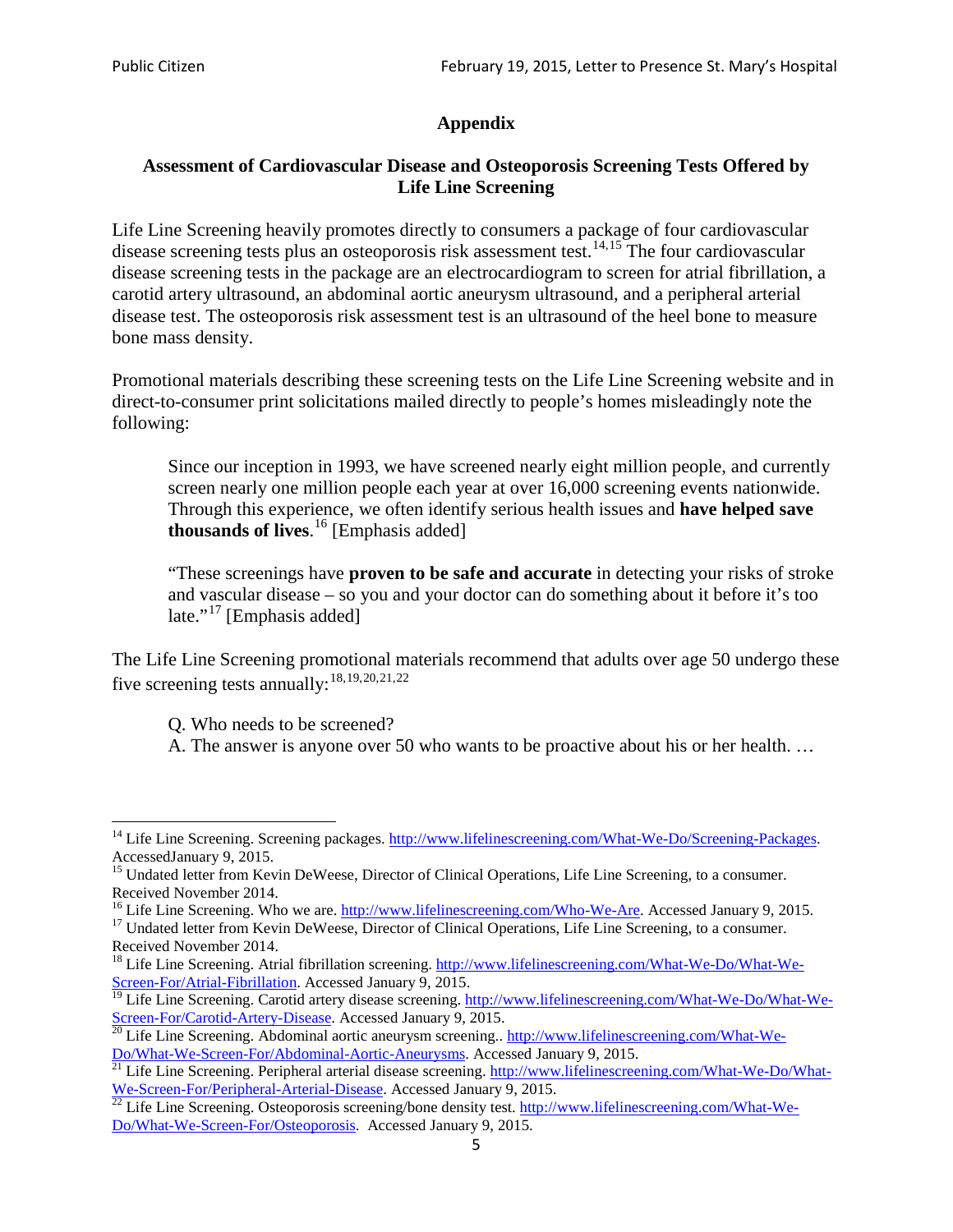However if you have a family history of stroke or heart disease, or if you have high risk factors such as being overweight, high cholesterol, smoking, or lack exercise you may wish to be screened, even if you are in your  $40^\circ$ s.<sup>[23](#page-5-0)</sup>

Life Line Screening's primary package is offered at a price of \$149, purportedly providing consumers a "savings of \$181."<sup>[24](#page-5-1)</sup>

Life Line Screening seeks to prompt asymptomatic individuals for whom screening for asymptomatic cardiovascular disease and osteoporosis is *not clinically indicated* to undergo screening by using inappropriate direct-to-consumer advertisements and solicitations that target consumer fear about having undetected, potentially life-threatening diseases.<sup>[25](#page-5-2)</sup> Examples of such statements found on Life Line Screening's website and print solicitation materials include the following:

- Website: "The absence of risk factors does **not** guarantee that a person will not die from a heart attack. In fact, 1 in 3 people who develop a myocardial infarction (MI) will not have any of the conventional risk factors, which include smoking, unhealthy diet, obesity, physical inactivity, high blood pressure, diabetes and raised lipids."[26](#page-5-3) [Emphasis in original]
- Website: "Similarly, **80% – 85% of strokes occur without warning in asymptomatic patients**, so they can only be significantly reduced by finding and treating the disease before it happens."<sup>[27](#page-5-4)</sup> [Emphasis added]
- Website: "Abdominal aortic aneurysms pose a threat because **they are usually silent until a medical emergency occurs**."[28](#page-5-5) [Emphasis added]
- Website: "**Aneurysms are a health risk because they can burst or rupture. A ruptured aneurysm can cause severe internal bleeding, which can lead to shock or even death.**"<sup>[29](#page-5-6)</sup> [Emphasis in original]
- Website: "Your carotid arteries are the two large blood vessels in your neck that supply blood to your brain. When these arteries become clogged with cholesterol, they become

<span id="page-5-0"></span><sup>&</sup>lt;sup>23</sup> Life Line Screening. Questions  $\&$  answers about Life Line Screening. Enclosure to undated letter from Kevin DeWeese, Director of Clinical Operations, Life Line Screening, to a consumer. Received November 2014.

<span id="page-5-1"></span><sup>&</sup>lt;sup>24</sup> Undated letter from Kevin DeWeese, Director of Clinical Operations, Life Line Screening, to a consumer. Received November 2014.

<span id="page-5-2"></span><sup>25</sup> Lovett KM, Liang BA. Direct-to-consumer cardiac screening and suspect risk evaluation. *JAMA*.  $2011;305(24):2567-2568$ .<br><sup>26</sup> Life Line Screening. The benefits of ultrasound screening in key cardiovascular disease areas.

<span id="page-5-3"></span>[http://www.lifelinescreeningresearch.com/the-benefits-of-ultrasound-screening/.](http://www.lifelinescreeningresearch.com/the-benefits-of-ultrasound-screening/) Accessed January 9, 2015.<br><sup>28</sup> Life Line Screening. Abdominal aortic aneurysm screening. http://www.lifelinescreening.com/What-We-<sup>28</sup>

<span id="page-5-5"></span><span id="page-5-4"></span>[Do/What-We-Screen-For/Abdominal-Aortic-Aneurysms.](http://www.lifelinescreening.com/What-We-Do/What-We-Screen-For/Abdominal-Aortic-Aneurysms) Accessed January 9, 2015. <sup>29</sup> Life Line Screening. Abdominal aortic aneurysm (AAA).

<span id="page-5-6"></span>[http://www.lifelinescreening.com/~/media/Files/US/pdfs/FactSheetAAAupdated.ashx.](http://www.lifelinescreening.com/~/media/Files/US/pdfs/FactSheetAAAupdated.ashx) Accessed January 9, 2015.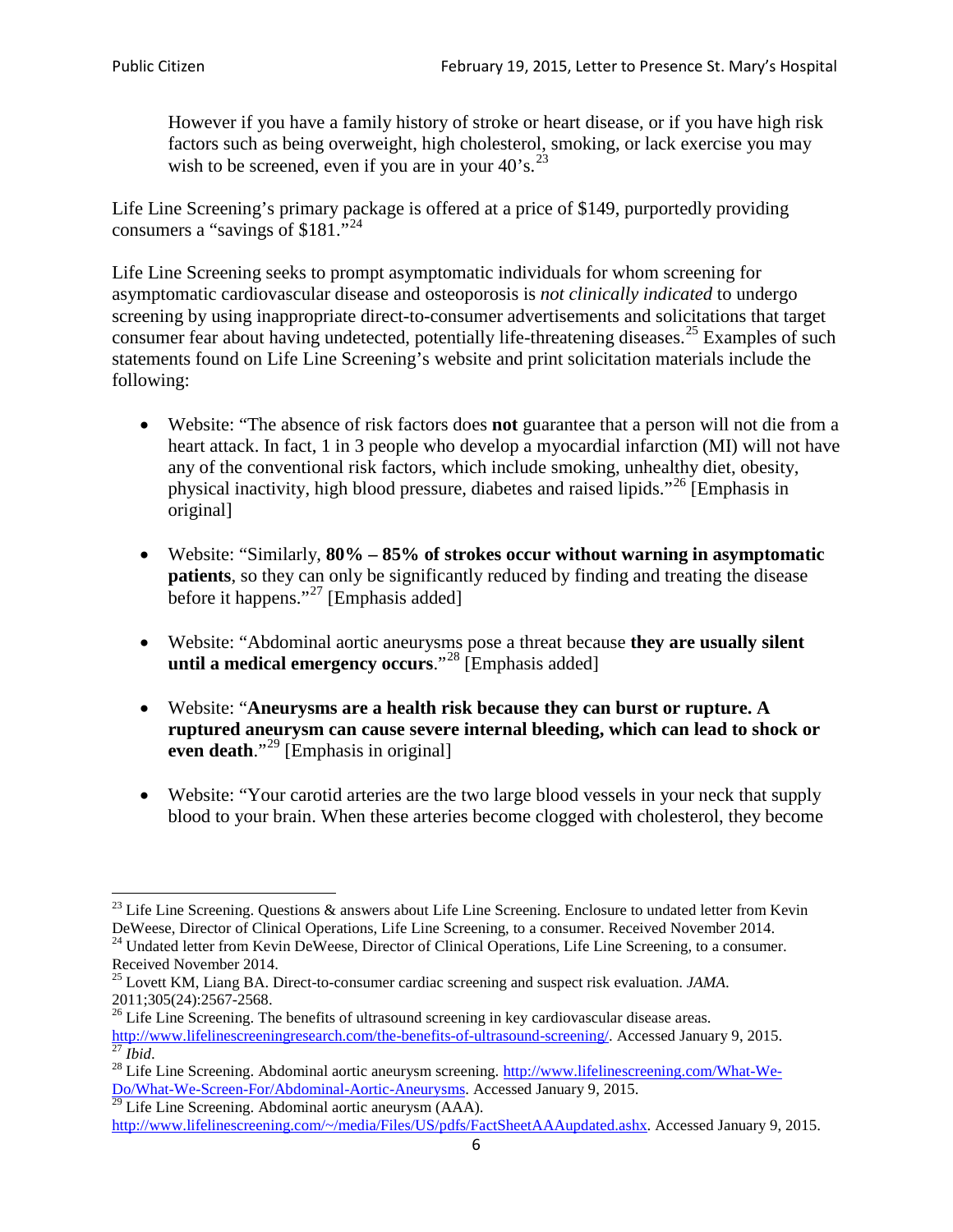**dangerously narrow**. **If a blood clot occurs in the carotid arteries, then blood cannot reach your brain and a stroke can result**. "<sup>[30](#page-6-0)</sup> [Emphasis added]

- Website: "A ruptured aortic aneurysm can cause massive internal bleeding and requires prompt emergency treatment to prevent death. **It is estimated that 80% of people with a ruptured aneurysm will die, and that many of these will die before being able to reach a hospital.**"<sup>[31](#page-6-1)</sup> [Emphasis added]
- Website: "As we age, bones begin to break down faster than new bone can be formed. Osteoporosis removes minerals from bones until they become so weak and brittle that they fracture very easily. Actions such as bending to pick up a newspaper, lifting a vacuum, or even coughing can cause a fracture. **Some fractures, such as hip fractures, may require hospitalization or major surgery, and may result in disability or even**  death."<sup>[32](#page-6-2)</sup> [Emphasis added]
- Direct-to-consumer letter: "These screenings have proven to be safe and accurate in detecting **your risks of stroke and vascular disease** – so you and your doctor **can do something about it before it's too late**."<sup>[33](#page-6-3)</sup> [Emphasis added]
- Direct-to-consumer letter: "The lifetime risk of stroke for middle-aged men and women is 1 in 5 for women and 1 in 6 for men, and **it takes a terrible toll on families**."[34](#page-6-4) [Emphasis added]
- Direct-to-consumer letter: "Life Line Screening has conducted nearly 8 million screenings, and customers sometimes tell us they feel the **screenings saved their lives**."[35](#page-6-5) [Emphasis added]
- Direct-to-consumer letter:  $36$  "What's inside your arteries?" [Emphasis in original]

As discussed below, a review of current evidence-based guidelines and relevant scientific literature fails to provide support for use of these five tests — individually or together as a package — for widespread screening of asymptomatic individuals in the general adult population over age 50 on a one-time basis, let alone annually. For many individuals, the risks of harm outweigh the benefits of the testing. Moreover, since the tests are not clinically indicated for most people being screened, and since many people will undergo additional unnecessary testing, these screenings are resulting in financial harm to many individuals.

<span id="page-6-0"></span><sup>&</sup>lt;sup>30</sup> Life Line Screening. Carotid artery disease screening. [http://www.lifelinescreening.com/What-We-Do/What-We-](http://www.lifelinescreening.com/What-We-Do/What-We-Screen-For/Carotid-Artery-Disease)[Screen-For/Carotid-Artery-Disease.](http://www.lifelinescreening.com/What-We-Do/What-We-Screen-For/Carotid-Artery-Disease) Accessed January 9, 2015.<br><sup>31</sup> *Ibid.* 32 Life Line Screening. Osteoporosis screening/bone density test. [http://www.lifelinescreening.com/What-We-](http://www.lifelinescreening.com/What-We-Do/What-We-Screen-For/Osteoporosis)

<span id="page-6-2"></span><span id="page-6-1"></span>[Do/What-We-Screen-For/Osteoporosis.](http://www.lifelinescreening.com/What-We-Do/What-We-Screen-For/Osteoporosis) Accessed January 9, 2015. <sup>33</sup> Undated letter from Kevin DeWeese, Director of Clinical Operations, Life Line Screening, to a consumer.

<span id="page-6-3"></span>Received November 2014.<br><sup>34</sup> Ibid.

<span id="page-6-4"></span>

<span id="page-6-5"></span><sup>34</sup> *Ibid*. 35 *Ibid*. 36 *Ibid*.

<span id="page-6-6"></span>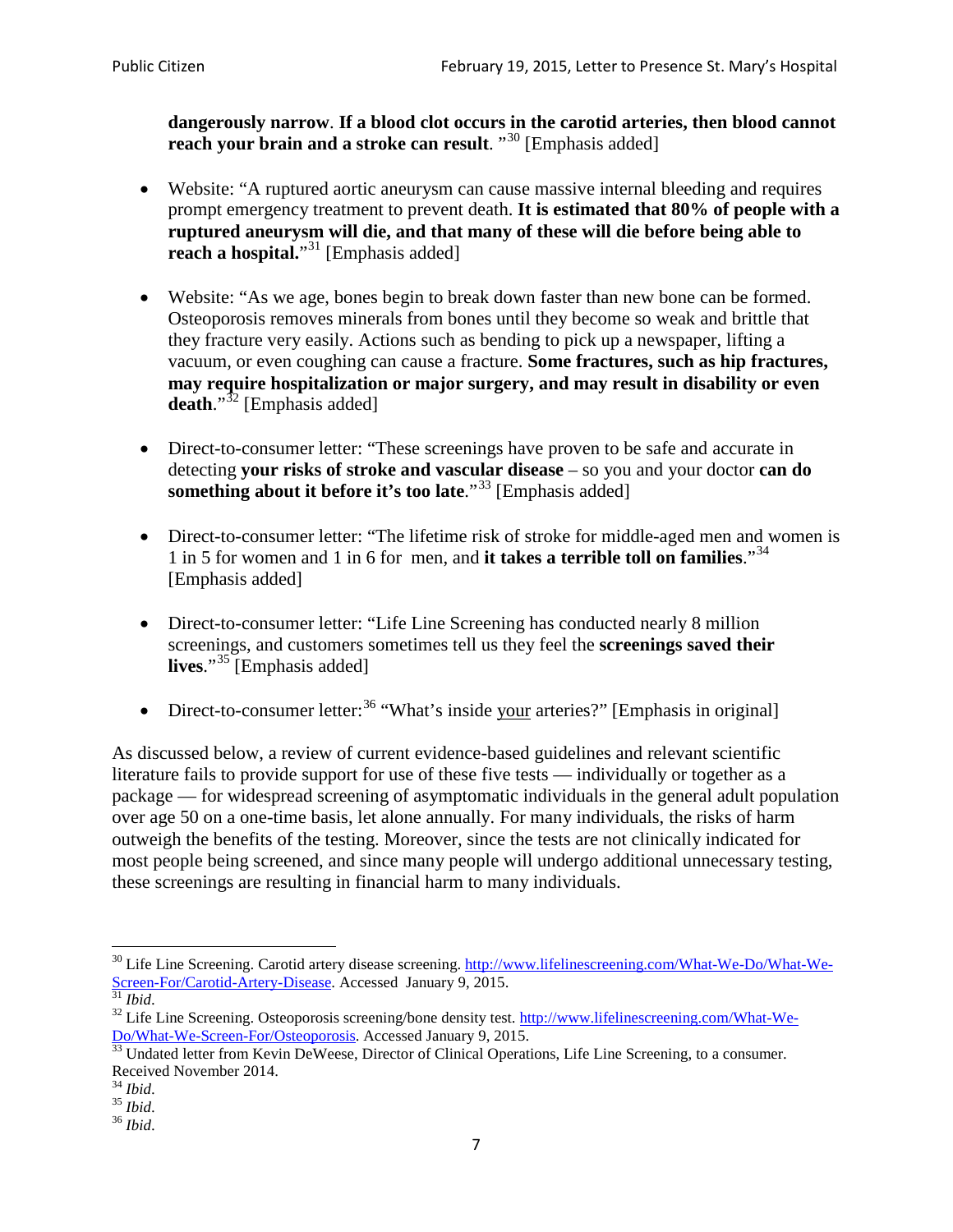Although the following screening tests sound appealing, each one either: (a) clinically benefits only appropriately selected high-risk groups of patients (rather than *all* adults over age 50); or (b) has not been scientifically proven to provide any clinically meaningful benefit to anyone. Widespread and indiscriminate use of these tests is likely to be harmful to large numbers of individuals in the general, asymptomatic population by yielding a significant number of falsepositive test results, leading to subsequent unnecessary diagnostic procedures and treatments, associated adverse effects of those procedures and treatments, and unwarranted anxiety in tested individuals. In addition, some individuals undergoing inappropriate screening will have truepositive abnormal results, but the abnormalities found will never cause symptoms or death, leading to overdiagnosis.

# **A. Atrial fibrillation screening with electrocardiogram (ECG):**

The Life Line Screening online promotional materials state:<sup>[37](#page-7-0)</sup>

Atrial Fibrillation is the most common type of heart arrhythmia (abnormal heartbeat). It occurs when the heart's upper chambers (the atria) beat irregularly or quiver. Without an effective heartbeat blood isn't pumped completely out of the atria, causing blood to pool and possibly clot. A clot can travel to other parts of the body, including the brain, where it may result in stroke.

Screening for Atrial Fibrillation

• A non-invasive procedure used to detect irregular heartbeat (a major risk factor for stroke), an Atrial Fibrillation screening is performed by attaching [ECG] electrodes above your wrists and ankles.

Who should have an atrial fibrillation screening?

• Anyone with risk factors for stroke, atrial fibrillation or carotid artery disease

How often should I get an atrial fibrillation screening?

• Annually

<span id="page-7-1"></span>However, we are not aware of any major medical professional organization that endorses widespread screening of asymptomatic patients younger than age 65 for atrial fibrillation. In addition, atrial fibrillation can be detected in most patients who have the condition simply by checking for an irregularly irregular pulse during a physical exam.

In 2011, the American Heart Association (AHA) and the American Stroke Association (ASA) jointly issued updated evidence-based guidelines for the primary prevention of stroke.<sup>[38](#page-7-1)</sup> The

<span id="page-7-0"></span><sup>&</sup>lt;sup>37</sup> Life Line Screening. Atrial fibrillation screening. [http://www.lifelinescreening.com/What-We-Do/What-We-](http://www.lifelinescreening.com/What-We-Do/What-We-Screen-For/Atrial-Fibrillation)[Screen-For/Atrial-Fibrillation.](http://www.lifelinescreening.com/What-We-Do/What-We-Screen-For/Atrial-Fibrillation) Accessed January 9, 2015.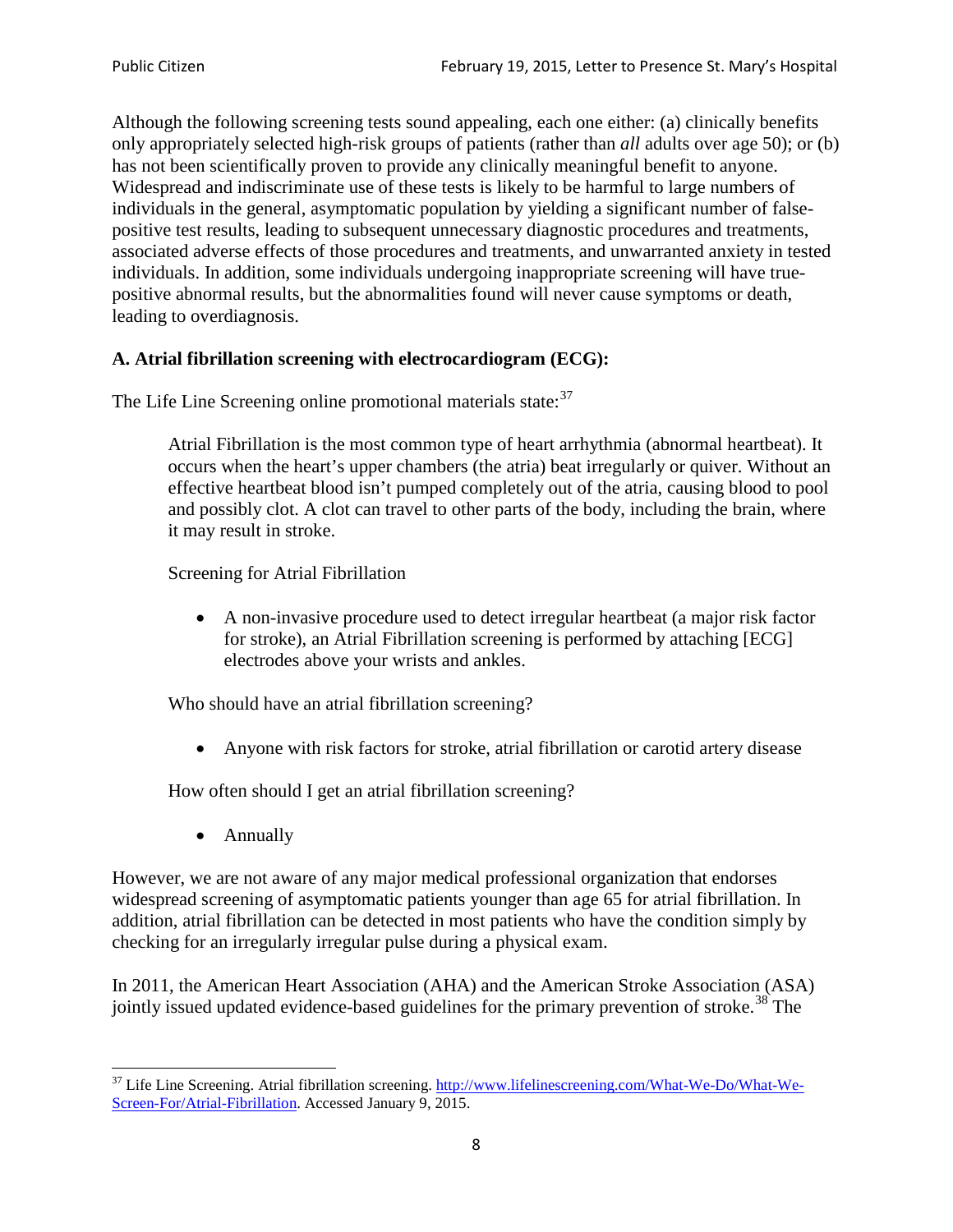American Academy of Neurology (AAN) affirmed the value of these guidelines. The 2011 AHA/ASA guidelines provided the following recommendation regarding screening for atrial fibrillation:

Active screening for atrial fibrillation in patients >65 years of age in primary care settings using pulse taking followed by an ECG as indicated can be useful.

In 2014, the AHA and the ASA issued updated evidence-based guidelines for the primary prevention of stroke.<sup>[39](#page-8-0)</sup> The AAN again affirmed the value of the updated guidelines, and the American Association of Neurological Surgeons, the Congress of Neurological Surgeons and the Preventive Cardiovascular Nurses Association endorsed them. The update provided the following recommendation regarding screening for atrial fibrillation:

Active screening for AF in the primary care setting in patients >65 years of age by pulse assessment followed by ECG as indicated can be useful.

In 2010 and 2012, the European Society of Cardiology issued evidence-based guidelines that similarly recommended that patients ages 65 and older be screened for atrial fibrillation by their primary health care providers by checking the pulse, followed by an ECG in case of irregularity. $40,41$  $40,41$ 

# **B. Stroke/Carotid Artery Ultrasound:**

The Life Line Screening online promotional materials state:<sup>[42](#page-8-3)</sup>

Your carotid arteries are the two large blood vessels in your neck that supply blood to your brain. When these arteries become clogged with cholesterol, they become dangerously narrow. If a blood clot occurs in the carotid arteries, then blood cannot reach your brain and a stroke can result. …

<sup>&</sup>lt;sup>38</sup> Goldstein LB, Bushnell CD, Adams RJ, et al. Guidelines for the primary prevention of stroke: A guideline for healthcare professionals from the American Heart Association/American Stroke Association. *Stroke*.

<sup>2011;42(2):517-584.</sup> [see page 1 for title, authors, ANA affirmation; see page 21 for recommendation]

<span id="page-8-0"></span> $\frac{2011,42(2)(317,601)}{39}$  Meschia JF, Bushnell C, Goden-Albala B, et al. Guidelines for the primary prevention of stroke: A statement for healthcare professionals from the American Heart Association/American Stroke Association. *Stroke*.

<sup>2014;45(12):3754-3832.</sup> [see page 1 for title, authors, ANA affirmation and other endorsements; see page 24 for recommendation]

<span id="page-8-1"></span><sup>40</sup> Camm AJ, Kirchhof P, Lip GYH, et al. Guidelines for the management of atrial fibrillation: The Task Force for the Management of Atrial Fibrillation of the European Society of Cardiology (ESC). *Eur Heart J*. 2010;31:2369- 2429. [See page 50]

<span id="page-8-2"></span><sup>41</sup> Camm AJ, Lip GYH, De Caterina R, et al. 2012 focused update of the ESC Guidelines for the management of atrial fibrillation: An update of the 2010 ESC Guidelines for the management of atrial fibrillation. *Eur Heart J*.

<span id="page-8-3"></span><sup>&</sup>lt;sup>2012</sup>;23(21):2719-2747. [See page 273] 42 Life Line Screening. [http://www.lifelinescreening.com/What-We-Do/What-We-](http://www.lifelinescreening.com/What-We-Do/What-We-Screen-For/Carotid-Artery-Disease)[Screen-For/Carotid-Artery-Disease.](http://www.lifelinescreening.com/What-We-Do/What-We-Screen-For/Carotid-Artery-Disease) Accessed January 9, 2015.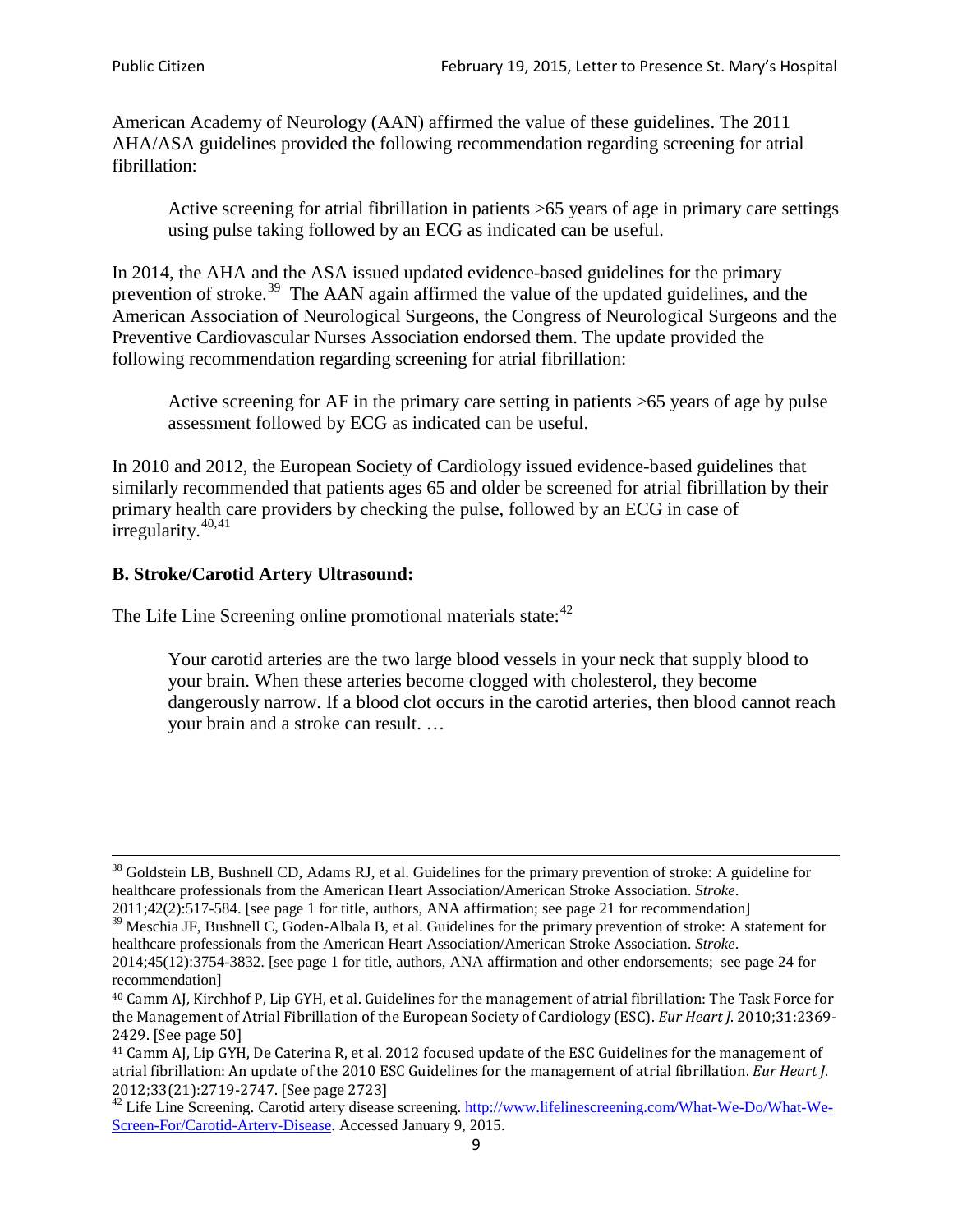Carotid Artery Disease (Plaque) Screening

• Simple, painless and non-invasive, this screening uses cutting-edge Doppler color flow ultrasound technology to create images of the carotid arteries while also measuring blood flow through them.

Who should have a carotid artery screening?

- Anyone over age 50
- Anyone over age 40 with risk factors

How often should I get a carotid artery screening?

• Annually

However, several major medical professional organizations affirmatively recommend *against* indiscriminate screening with carotid artery ultrasounds in low-risk, asymptomatic individuals, and we are not aware of any major medical professional organization that endorses such screening.

Good evidence indicates that although stroke is a leading cause of death and disability in the United States, a relatively small proportion of all disabling, unheralded strokes are due to carotid artery disease. Studies also suggest that only about 1 percent of the general population older than 65 has severe carotid artery stenosis (60 to 90 percent narrowing).<sup>[43](#page-9-0)</sup> Carotid artery stenosis is more prevalent in older adults, smokers, those with hypertension and those with heart disease; unfortunately, research has not found any single risk factor or clinically useful risk stratification tool that can reliably and accurately distinguish people who have clinically important carotid artery stenosis from those who do not.<sup>[44](#page-9-1)</sup>

In 2006, the AHA and the ASA issued a series of evidence-based guidelines for the primary prevention of stroke.<sup>[45](#page-9-2)</sup> The value of the guidelines was affirmed by the AAN. Although the guidelines did not include a specific recommendation about screening the general population for asymptomatic carotid stenosis, they did state the following:

Although highly selected patients may benefit, screening of general populations for asymptomatic carotid stenosis is unlikely to be cost-effective. The cost-effectiveness of even a one-time screening approach would be highly dependent on the ability to identify a group of persons with a high pretest likelihood of having high-grade asymptomatic disease, the availability of a screening test with a very high sensitivity and specificity when used on a side-scale basis, and very low perioperative complication rates.

<span id="page-9-0"></span> $^{43}$  U.S. Preventive Services Task Force. Screening for carotid artery stenosis: U.S. Preventive Services Task Force recommendation statement. Ann Intern Med. 2007;147(12):854-859.

<span id="page-9-2"></span><span id="page-9-1"></span><sup>&</sup>lt;sup>44</sup> *Ibid*. <sup>45</sup> Goldstein LB, Adams R, Alberts MJ, et al. Primary prevention of ischemic stroke: A guideline from the American <sup>45</sup> Goldstein LB, Adams R, Alberts MJ, et al. Primary prevention of ischemic stroke: A guide Heart Association/American Stroke Association Stroke Council. *Stroke*. 2006;37(6):1583-633.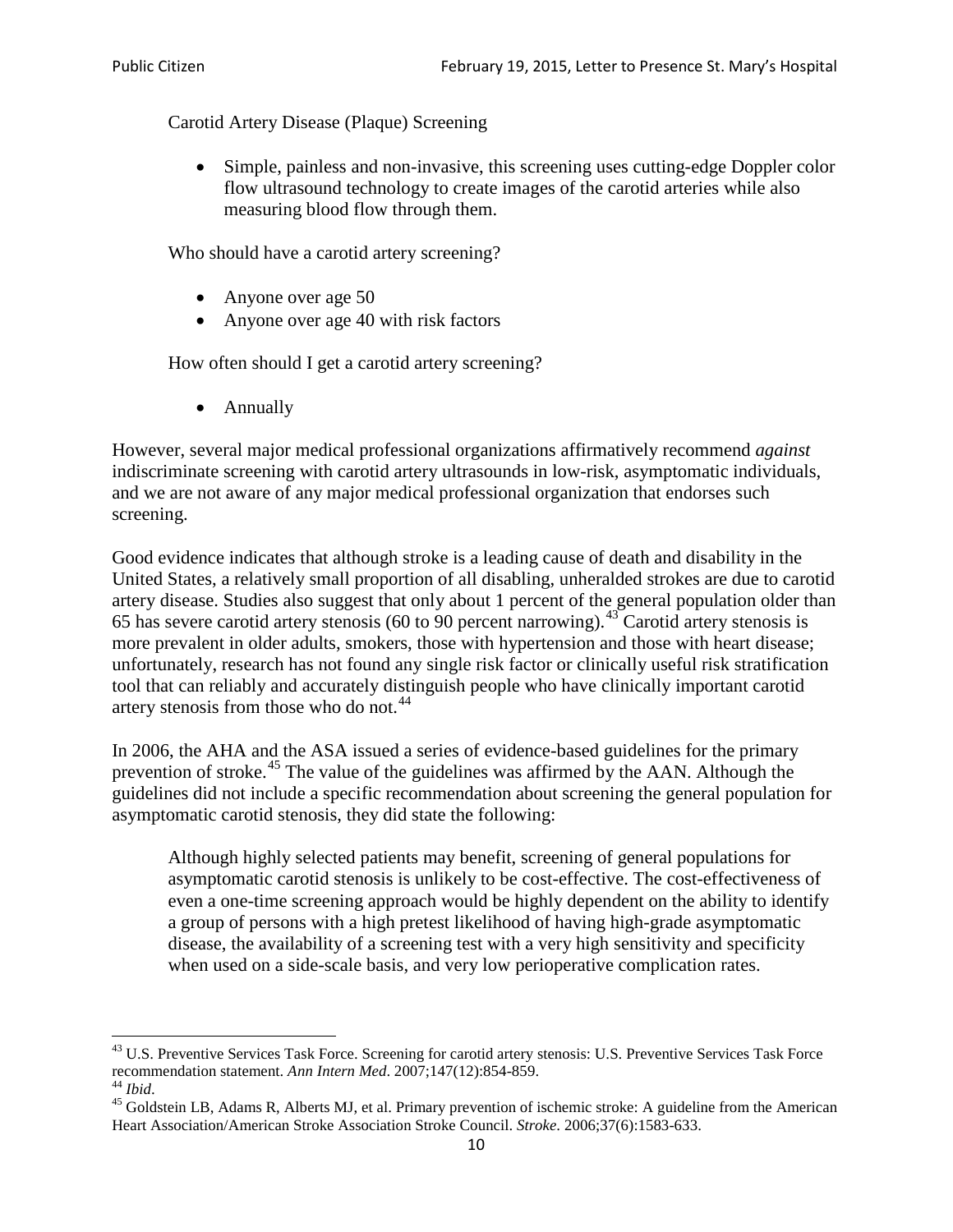These conditions for cost-effective screening are not met for carotid artery ultrasound screening of asymptomatic individuals in the general population, as discussed below.

In 2011, the AHA and the ASA issued updated guidelines for the primary prevention of stroke, the value of which was again affirmed by the  $AAN<sup>46</sup>$  $AAN<sup>46</sup>$  $AAN<sup>46</sup>$ . The updated guidelines stated the following:

Population screening for asymptomatic carotid artery stenosis is not recommended.

In 2014, the AHA and the ASA issued updated guidelines for the primary prevention of stroke.<sup>47</sup> The AAN again affirmed the value of the updated guidelines, and the American Association of Neurological Surgeons, the Congress of Neurological Surgeons, and the Preventive Cardiovascular Nurses Association endorsed them. The updated guidelines stated the following:

Screening low-risk populations for asymptomatic carotid artery stenosis is not recommended.

In 2007, the U.S. Preventive Services Task Force (USPSTF) issued an evidence-based grade D recommendation *against* screening for asymptomatic carotid artery stenosis in the general population.[48](#page-10-2) In making this a grade D recommendation, the USPSTF concluded with moderate certainty that for individuals with asymptomatic carotid artery stenosis, the benefits of screening do not outweigh the harms. It noted, in particular, the following:

#### **Importance**

Good evidence indicates that although stroke is a leading cause of death and disability in the United States, a relatively small proportion of all disabling, unheralded strokes is due to [carotid artery stenosis].

#### **Detection**

The most feasible screening test for severe [carotid artery stenosis] (for example, 60% to 99% stenosis) is duplex ultrasonography. Good evidence indicates that this test has moderate sensitivity and specificity and yields many false-positive results. A positive result on duplex ultrasonography is often confirmed by digital subtraction angiography, which is more accurate but can cause serious adverse events. Noninvasive confirmatory tests, such as magnetic resonance angiography, involve some inaccuracy. Given these facts, some people with false-positive test results may receive unnecessary invasive carotid endarterectomy surgery.

<span id="page-10-0"></span><sup>&</sup>lt;sup>46</sup> Goldstein LB, Bushnell CD, Adams RJ, et al. Guidelines for the primary prevention of stroke: A guideline for healthcare professionals from the American Heart Association/American Stroke Association. *Stroke*.<br>2011;42(2):517-584. [see page 1 for title, authors, ANA affirmation; see page 25 for recommendation]

<span id="page-10-1"></span><sup>&</sup>lt;sup>47</sup> Meschia JF, Bushnell C, Goden-Albala B, et al. Guidelines for the primary prevention of stroke: A statement for healthcare professionals from the American Heart Association/American Stroke Association. *Stroke*. 2014;45(12):3754-3832. [see page 1 for title, authors, ANA affirmation and other endorsements; see page 30 for

recommendation]

<span id="page-10-2"></span><sup>&</sup>lt;sup>48</sup> U.S. Preventive Services Task Force. Screening for carotid artery stenosis: U.S. Preventive Services Task Force recommendation statement. *Ann Intern Med*. 2007;147(12):854-9.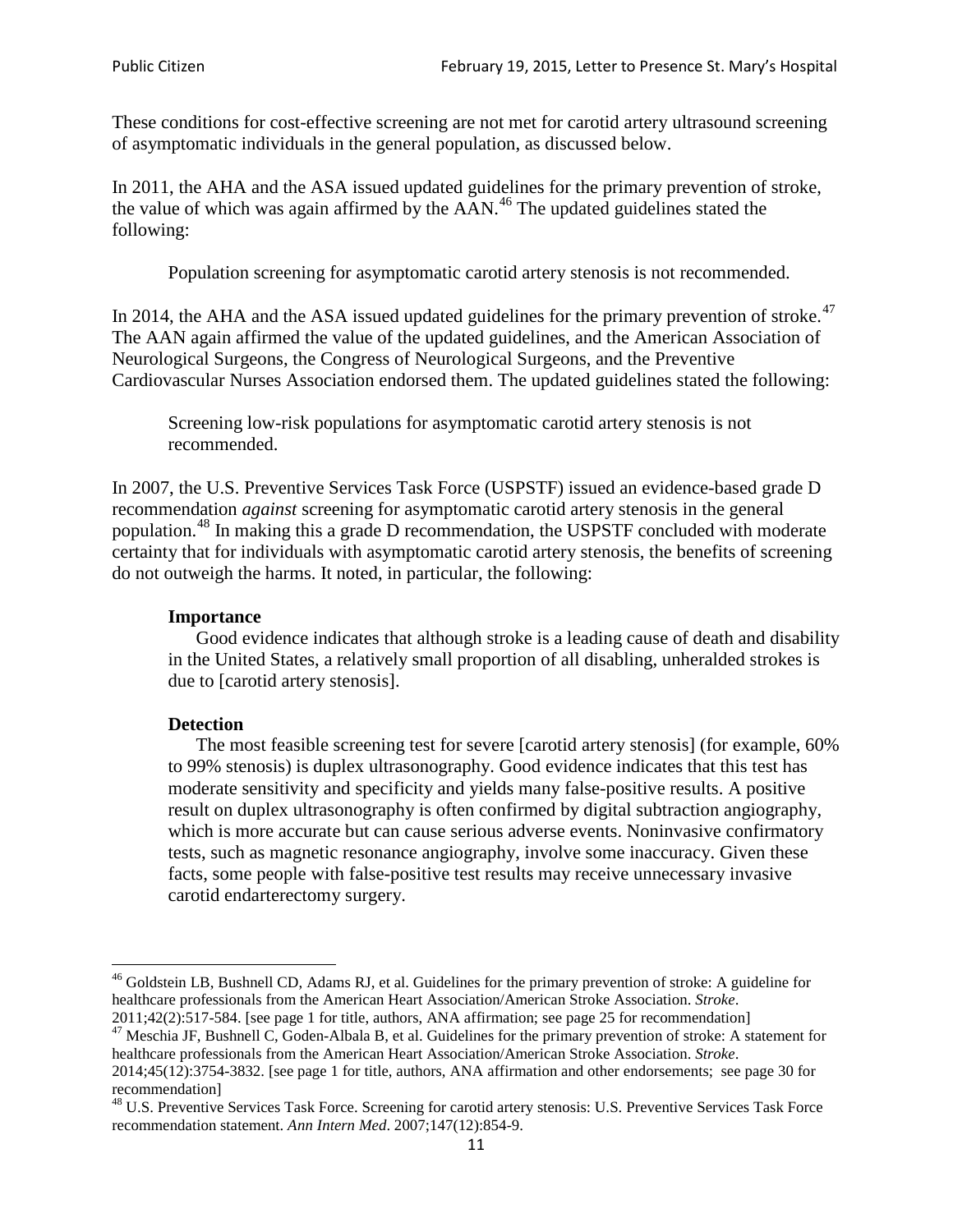### **Benefits of Detection and Early Intervention**

Good evidence indicates that in selected, high-risk trial participants with asymptomatic severe [carotid artery stenosis], carotid endarterectomy by selected surgeons reduces the 5-year absolute incidence of all strokes or perioperative death by approximately 5%. These benefits would be less among asymptomatic people in the general population. For the general primary care population, the benefits are judged to be no greater than small.

### **Harms of Detection and Early Intervention**

Good evidence indicates that both the testing strategy and the treatment with carotid endarterectomy can cause harms. A testing strategy that includes angiography will itself cause some strokes. A testing strategy that does not include angiography will cause some strokes by leading to carotid endarterectomy in people who do not have severe [carotid artery stenosis]. In excellent centers, carotid endarterectomy is associated with a 30-day stroke or mortality rate of about 3%; some areas have higher rates. These harms are judged to be no less than small.

In July 2014, the USPSTF issued an updated recommendation against screening for asymptomatic carotid artery stenosis in the general population.<sup>[49](#page-11-0)</sup> In reaffirming its prior recommendation, the USPSTF concluded with moderate certainty that the harms of screening for asymptomatic carotid artery stenosis outweigh the benefits. The USPSTF presented the following updated rationale: $50$ 

#### **Importance**

Stroke is a leading cause of death and disability in the United States. Although asymptomatic carotid artery stenosis is a risk factor for stroke, it causes a relatively small proportion of strokes.

#### **Detection**

The most feasible screening test for carotid artery stenosis (defined as 60% to 99% stenosis) is ultrasonography. Although adequate evidence indicates that this test has high sensitivity and specificity, in practice, ultrasonography yields many false-positive results in the general population, which has a low prevalence of carotid artery stenosis (approximately 0.5% to 1%). There are no externally validated, reliable tools that can determine who is at increased risk for carotid artery stenosis or for stroke when carotid artery stenosis is present. Adequate evidence indicates that the accuracy of screening by auscultation of the neck is poor.

## **Benefits of Detection and Early Intervention**

There is no direct evidence on the benefits of screening for carotid artery stenosis. Adequate evidence indicates that in selected trial participants with asymptomatic carotid artery stenosis, carotid endarterectomy (CEA) performed by selected surgeons reduces the absolute incidence of all strokes or perioperative death by approximately 3.5%

<span id="page-11-0"></span><sup>&</sup>lt;sup>49</sup> LeFevre on behalf of the U.S. Preventive Services Task Force. Screening for asymptomatic carotid artery stenosis: U.S. Preventive Services Task Force Recommendation Statement. *Ann Intern Med*. Published online July 8, 2014. doi:10.7326/M14-1333. <sup>50</sup> *Ibid*.

<span id="page-11-1"></span>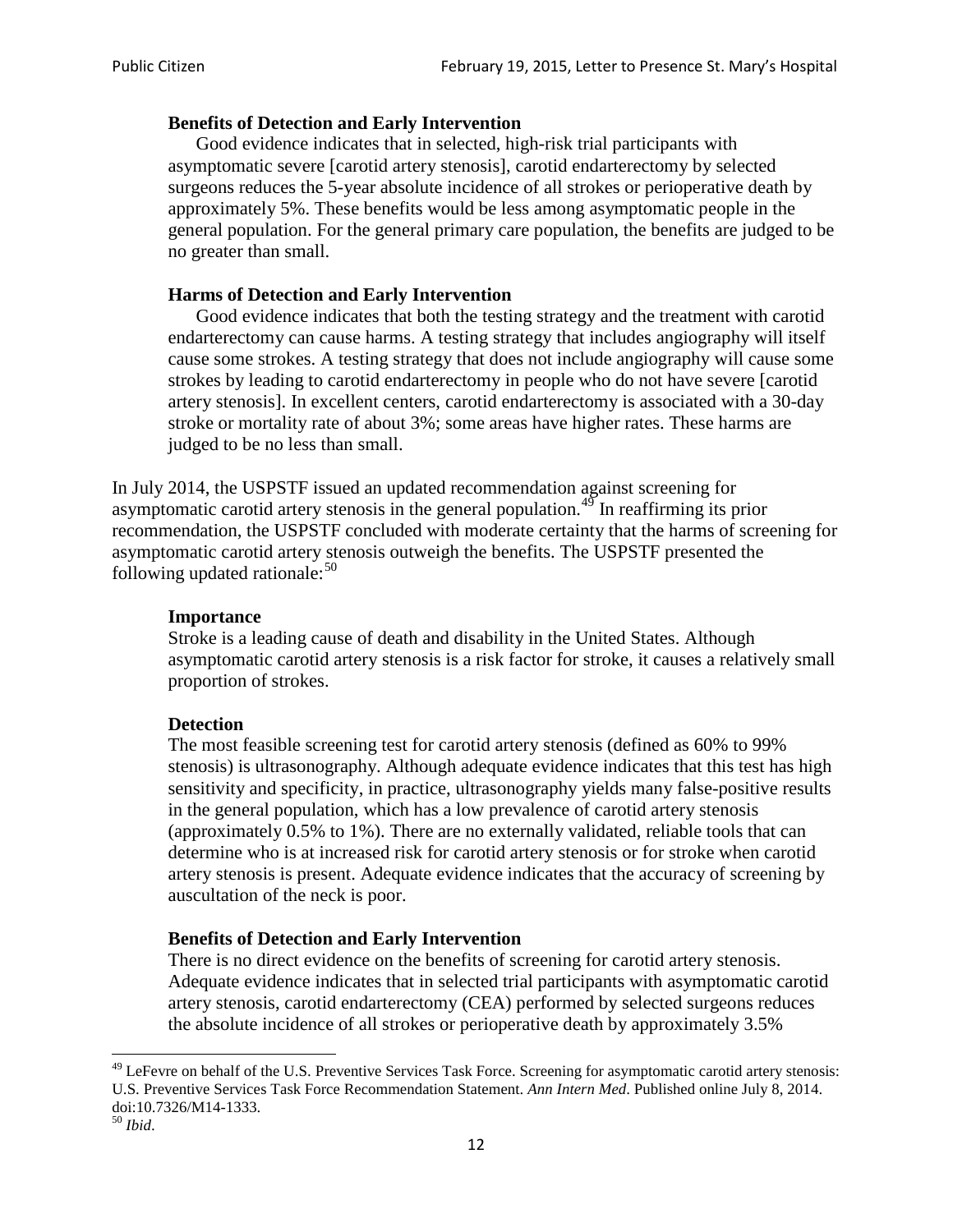compared with (outdated) medical management. However, this difference is probably smaller with current optimal medical management. The magnitude of these benefits would be smaller in asymptomatic persons in the general population. For the general primary care population, the magnitude of benefit is small to none. There is no evidence that identification of asymptomatic carotid artery stenosis leads to any benefit from adding or increasing medication doses (beyond current standard medical therapy for cardiovascular disease prevention).

#### **Harms of Detection and Early Intervention**

Adequate evidence indicates that both the testing strategy for carotid artery stenosis and treatment with CEA can cause harms. Although screening with ultrasonography has few direct harms, all screening strategies, including those with or without confirmatory tests (that is, digital subtraction or magnetic resonance angiography), have imperfect sensitivity and specificity and could lead to unnecessary interventions and result in serious harms. In selected centers similar to those in the trials, CEA is associated with a 30-day stroke or mortality rate of approximately 2.4%; reported rates are as high as approximately 5% in low-volume centers and 6% in certain states. Myocardial infarctions are reported in 0.8% to 2.2% of patients after CEA. The 30-day stroke or mortality rate after carotid angioplasty and stenting (CAAS) is approximately 3.1% to 3.8%. The overall magnitude of harms of screening and subsequent treatment of asymptomatic carotid artery stenosis is small to moderate depending on patient population, surgeon, center volume, and geographic location.

In 2007, the American Society of Neuroimaging, with co-sponsorship by the Society of Vascular and Interventional Neurology, issued evidence-based recommendations on the screening of asymptomatic carotid artery disease in the general population and selected subsets of patients.<sup>[51](#page-12-0)</sup> These societies issued a grade E recommendation *against* screening for carotid artery stenosis in the general population or in a selected population based on age, gender or any other variable alone. The criteria for a grade E recommendation were that the prevalence of disease may be high or low but detection and treatment is documented to have no benefit, or prevalence of disease is low. They also issued a grade A recommendation that screening of selective subpopulations of adults age 65 or older with at least three cardiovascular risk factors (hypertension, coronary artery disease, current cigarette smoking or hyperlipidemia) needs to be considered. The criteria of a grade A recommendation were that the prevalence of disease is high and detection and treatment is of documented benefit.

In 2011, the Society for Vascular Surgery issued a position statement recommending ultrasound screening of carotid arteries only for high-risk individuals age 55 or older, taking into account cardiovascular risk factors, such as a history of hypertension, diabetes mellitus, smoking,

<span id="page-12-0"></span><sup>&</sup>lt;sup>51</sup> Qureshi AI, Alexandrov AV, Tegeler CH, et al. Guidelines for screening of extracranial carotid artery disease: a statement for healthcare professionals from the multidisciplinary practice guidelines committee of the American Society of Neuroimaging; cosponsored by the Society of Vascular and Interventional Neurology. *J Neuroimaging*. 2007;17(1):19-47.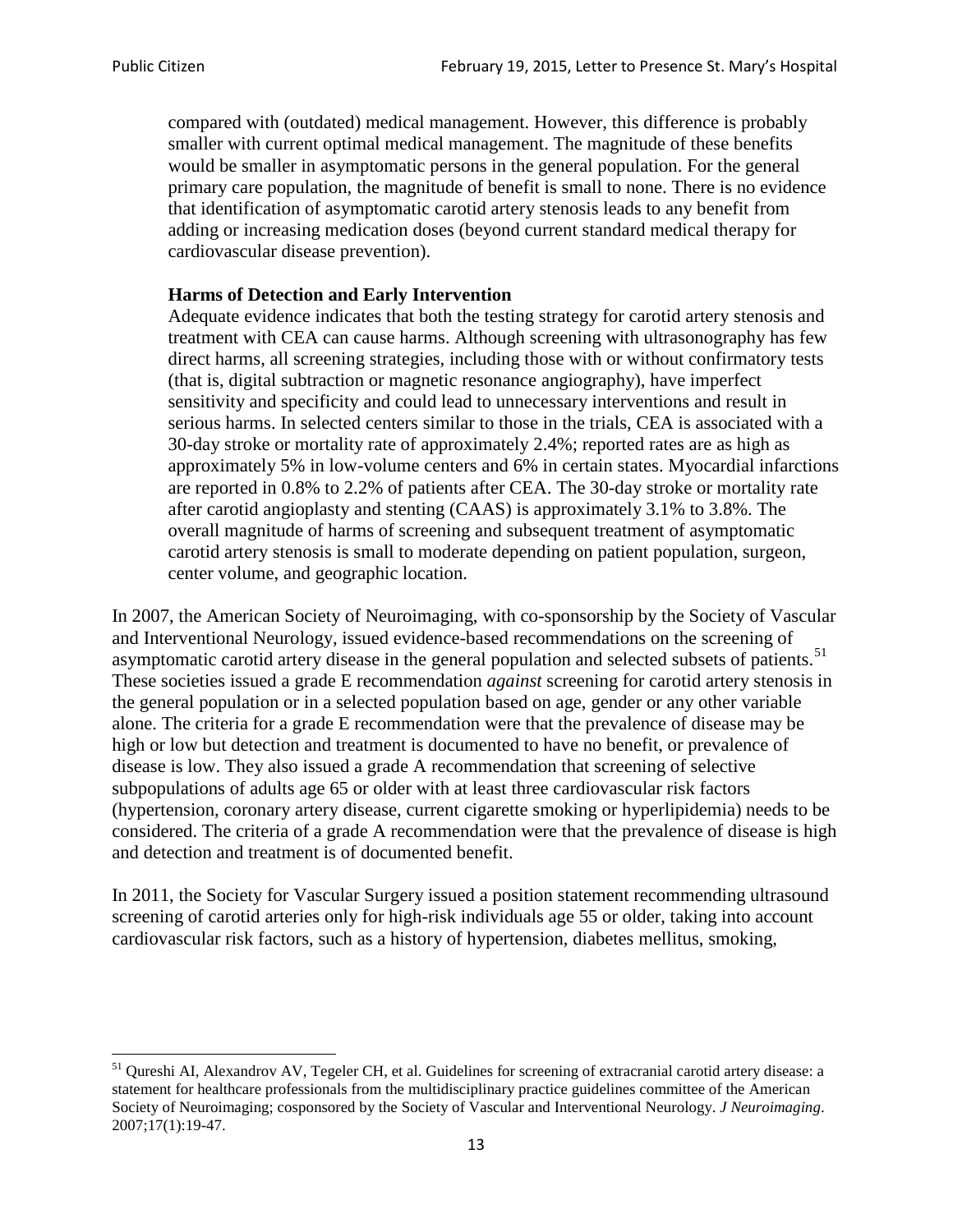hypercholesterolemia, or known cardiovascular disease.<sup>[52](#page-13-0)</sup> The position statement provided little substantive evidence to support this recommendation.

Thus, screening for carotid artery stenosis with ultrasound in the general, asymptomatic population has *not* been shown to significantly improve clinical outcomes, and numerous medical professional organizations strongly recommend against such screening.

#### **C. Abdominal Aortic Aneurysm Ultrasound:**

The Life Line Screening online promotional materials state:<sup>[53](#page-13-1)</sup>

An Abdominal Aortic Aneurysm (AAA), a specific kind of aneurysm, is a condition in which the lining of the blood vessel called the aorta is enlarged within the abdomen. Abdominal aortic aneurysms pose a threat because they are usually silent until a medical emergency occurs.

The abdominal aorta is the largest blood vessel in the body and the main artery that originates in the heart. As the lining weakens from age and other risk factors, the vessel wall thins and expands. …

Screening for Aortic Aneurysms

• A painless, non-invasive procedure, an abdominal aortic aneurysm screening requires you to lie on your back while a technician uses ultrasound to take images and measurements of your abdominal aorta. …

Who should have an aortic aneurysm screening?

• Anyone with risk factors

How often should I get an aortic aneurysm screening?

• Annually

By definition, an AAA is present when aortic diameter equals or exceeds 3.0 cm (slightly more than one inch).<sup>[54](#page-13-2)</sup> Most people who have an AAA show no signs or symptoms until it ruptures. The strongest risk factor for *rupture* of an AAA is the aortic diameter.<sup>[55](#page-13-3)</sup> Thus, risk of AAA rupture rises with increasing size of the aneurysm. AAAs with a diameter between 3.0 and 3.9

<span id="page-13-0"></span> $52$  Society for Vascular Surgery. SVS position statement on vascular screenings. January 2011. http://www.vascularweb.org/about/positionstatements/Pages/svs-position-statement-on-vascular-screening.aspx.<br>Accessed January 14, 2015.

<span id="page-13-1"></span>Accessed Line Screening. Abdominal aortic aneurysm screening. http://www.lifelinescreening.com/What-We-<br>Do/What-We-Screen-For/Abdominal-Aortic-Aneurysms. Accessed January 9, 2015.

<span id="page-13-2"></span> $\frac{1}{54}$  Fleming C, Whitlock EP, Beil TL, Lederle FA. Screening for abdominal aortic aneurysm: A best-evidence systematic review for the U.S. Preventive Services Task Force. *Ann Intern Med.* 2005;142(3):203-211.<br><sup>55</sup> Lederle FA, Johnson GR, Wilson SE, et al. Rupture rate of large abdominal aortic aneurysms in patients refusing

<span id="page-13-3"></span>or unfit for elective repair. *JAMA*. 2002;287(22):2968-2972.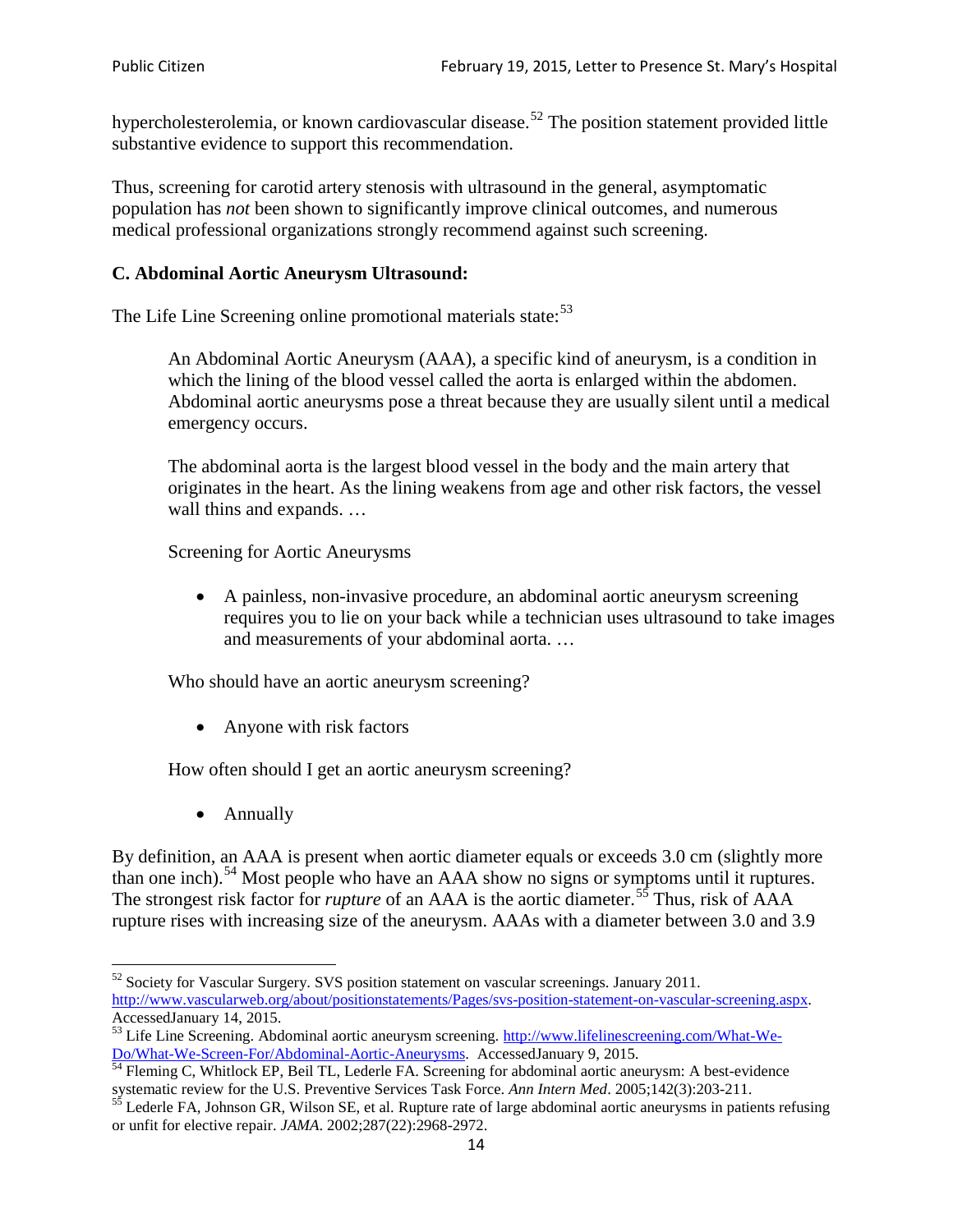cm have an essentially 0 percent annual rupture risk; those with between 4.0 and 4.9 cm have a 1 percent risk; and those between 5.0 and 5.9 cm have a 11 percent annual rupture risk.<sup>[56](#page-14-0)</sup>

In a study of an unselected general population in the U.K., the prevalence of AAA was six times greater in men than women for all age groups.<sup>[57](#page-14-1)</sup> For men not screened for  $AAA$ , almost all deaths from ruptured AAAs occurred after age 65, with more than half occurring before age 80.<sup>[58](#page-14-2)</sup> For women not screened for AAA, the majority of AAA-related deaths occurred after age 80.<sup>[59](#page-14-3)</sup>

Several major medical professional organizations affirmatively recommend one-time ultrasound screening for AAAs *only in certain high-risk individuals* given the epidemiology of AAAs described above, and we are not aware of any major medical professional organization that endorses indiscriminate ultrasound screening for AAAs in low-risk, asymptomatic individuals.

In 2005, the USPSTF issued the following evidence-based recommendations for AAA screening: $60$ 

(1) A grade B recommendation for one-time screening for AAA by ultrasonography in men age 65 to 75 who have ever smoked. In making this a grade [B recommendation,](http://www.uspreventiveservicestaskforce.org/uspstf/gradespre.htm#brec) the USPSTF offered the following rationale:

> The USPSTF found good evidence that screening for AAA and surgical repair of large AAAs ( $\geq$ 5.5 cm) in men age 65 to 75 years who have ever smoked (current and former smokers) leads to decreased AAA-specific mortality. There is good evidence that abdominal ultrasonography, performed in a setting with adequate quality assurance (that is, in an accredited facility with credentialed technologists), is an accurate screening test for AAA. There is also good evidence of important harms of screening and early treatment, including an increased number of surgeries with associated clinically significant morbidity and mortality, and short-term psychological harms. On the basis of the moderate magnitude of net benefit, the USPSTF concluded that the benefits of screening for AAA in men age 65 to 75 years who have ever smoked outweigh the harms.

(2) No recommendation for or against screening for AAA in men age 65 to 75 who have *never* smoked. In making this grade C recommendation, the USPSTF offered the following rationale:

> The USPSTF found good evidence that screening for AAA in men age 65 to 75 years who have never smoked leads to decreased AAA-specific mortality. There is, however, a lower prevalence of large AAAs in men who have never smoked

<span id="page-14-0"></span><sup>&</sup>lt;sup>56</sup> LeFevre ML on behalf of the U.S. Preventive Services Task Force. Screening for abdominal aortic aneurysm: U.S. Preventive Services Task Force recommendation statement. *Ann Intern Med*. Online June 24, 2014. doi:

<span id="page-14-1"></span><sup>10.7326/</sup>M14-1204.<br> $57$  Scott RA, Bridgewater SG, Ashton HA. Randomized clinical trial of screening for abdominal aortic aneurysm in women. *Br J Surg.* 2002;89(3):283-285.

<span id="page-14-4"></span><span id="page-14-3"></span>

<span id="page-14-2"></span><sup>&</sup>lt;sup>58</sup> *Ibid.*<br><sup>59</sup> *Ibid.* 2002;<br><sup>60</sup> U.S. Preventive Services Task Force. Screening for abdominal aortic aneurysm: Recommendation statement. *Ann Intern Med*. 2005;142(3):198-202.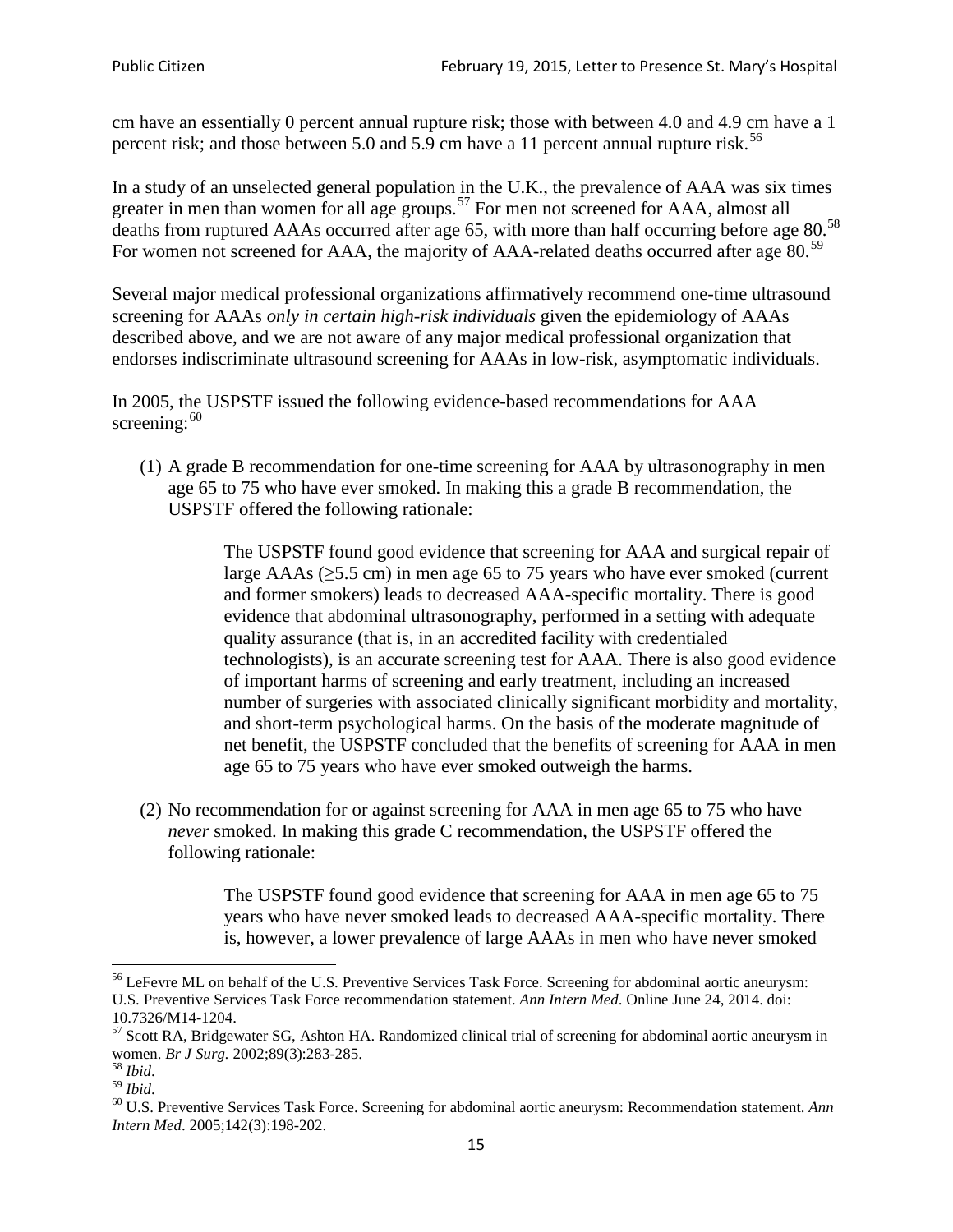compared with men who have ever smoked; thus, the potential benefit from screening men who have never smoked is small. There is good evidence that screening and early treatment lead to important harms, including an increased number of surgeries with associated clinically significant morbidity and mortality, and short-term psychological harms. The USPSTF concluded that the balance between the benefits and harms of screening for AAA is too close to make a general recommendation in this population.

(3) A grade D recommendation *against* routine screening for AAA in women. In making this a grade D recommendation, the USPSTF offered the following rationale:

> Because of the low prevalence of large AAAs in women, the number of AAArelated deaths that can be prevented by screening this population is small. There is good evidence that screening and early treatment result in important harms, including an increased number of surgeries with associated morbidity and mortality, and psychological harms. The USPSTF concluded that the harms of screening women for AAA therefore outweigh the benefits.

In June 2014, the USPSTF issued a revised recommendation statement, based on an updated review of the available evidence published between January 2004 and January 2013.<sup>[61](#page-15-0)</sup> The updated recommendations differ slightly from the 2005 recommendations and include the following: $62$ 

(1) A grade B recommendation for one-time screening for AAA with ultrasonography in men ages 65 to 75 who have ever smoked (no change from 2005). The USPSTF provided the following updated rationale for this unchanged recommendation:

> Four large, population-based, randomized, controlled trials (RCTs) show that invitation to 1-time screening for AAA is associated with reduced AAA-specific mortality in men. This benefit begins 3 years after testing and persists up to 15 years. In addition, risk reduction for AAA rupture and emergency surgery persists up to 10 to 13 years.

> In the 2 highest-quality trials, the relative reduction in AAA-specific mortality after 13 years was 42% to 66%. In the largest trial, where prevalence of AAA was approximately 5% in the screened group, screening was associated with an absolute risk reduction in death of 1.4 per 1000 men.

Abdominal aortic aneurysms are most prevalent in men who have ever smoked, occurring in approximately 6% to 7% of this population. This prevalence increases the importance of screening in these men because it maximizes the absolute benefit that could be achieved (that is, it improves the likelihood that

<span id="page-15-0"></span><sup>61</sup> Guirguis-Blake JM, Beil TL, Senger CA Whitlock EP. Ultrasonography screening for abdominal aortic aneurysms: A systematic review for the U.S. Preventive Services Task Force. *Ann Intern Med*. 2014;160(5):321- 329.

<span id="page-15-1"></span> $62$  LeFevre ML on behalf of the U.S. Preventive Services Task Force. Screening for abdominal aortic aneurysm: U.S. Preventive Services Task Force recommendation statement. *Ann Intern Med*. 2014;161(4):281-290..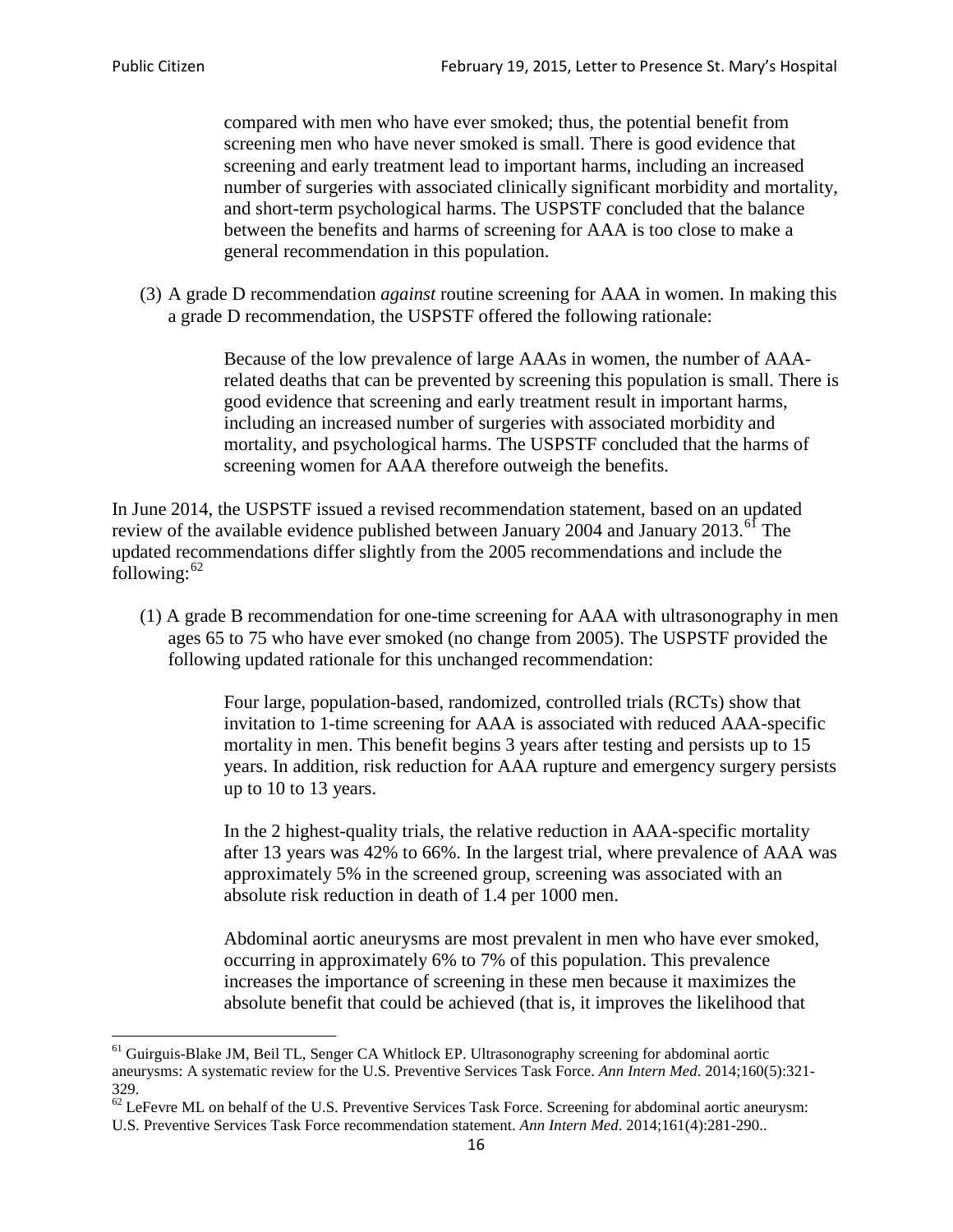men in this group will benefit from screening). Convincing evidence shows that 1-time screening with ultrasonography results in a moderate benefit in men aged 65 to 75 years who have ever smoked.

The USPSTF concluded with high certainty that screening for AAA with ultrasonography in men ages 65 to 75 who have ever smoked has a moderate net benefit.

(2) A grade C recommendation that clinicians *selectively* offer screening for AAA in men ages 65 to 75 who have never smoked rather than routinely screening all men in this group. Evidence indicates that the net benefit of screening all men ages 65 to 75 years who have never smoked is small. In determining whether this service is appropriate in individual cases, patients and clinicians should consider the balance of benefits and harms on the basis of evidence relevant to the patient's medical history, family history, other risk factors, and personal values. The USPSTF offered the following rationale for this new recommendation:

> Screening men overall reduces AAA-specific death, rupture, and emergency surgery. However, the lower prevalence of AAA in men who have never smoked (approximately 2%) substantially reduces the absolute benefit (that is, it greatly lowers the probability that men in this group will benefit from screening). Adequate evidence shows that 1-time screening for AAA with ultrasonography results in a small benefit in men aged 65 to 75 years who have never smoked.

The USPSTF also suggested the following clinical considerations with respect to this new recommendation:

Despite the demonstrated benefits of screening for AAA in men overall, the lower prevalence of AAA in male never-smokers versus male ever-smokers suggests that clinicians should consider a patient's risk factors and the potential for harm before screening for AAA rather than routinely offering screening to all male never-smokers. Important risk factors for AAA include older age and a firstdegree relative with an AAA; other risk factors include a history of other vascular aneurysms, coronary artery disease, cerebrovascular disease, atherosclerosis, hypercholesterolemia, obesity, and hypertension. Factors associated with a reduced risk for AAA include African American race, Hispanic ethnicity, and diabetes.

(3) An I statement concluding that the current evidence is insufficient to assess the balance of benefits and harms of screening for AAA in women ages 65 to 75 who have ever smoked. (An I statement means the USPSTF concludes that the current evidence is insufficient to assess the balance of benefits and harms of the service. Evidence may be lacking, of poor quality, or conflicting, and the balance of benefits and harms cannot be determined.) The USPSTF offered the following rationale for this draft statement:

> *Potential Preventable Burden.* A screening study in Sweden found that the prevalence of AAA in women aged 70 years was low (0.8%) for ever-smokers but increased to 2.0% for current smokers. A meta-analysis of individual-patient data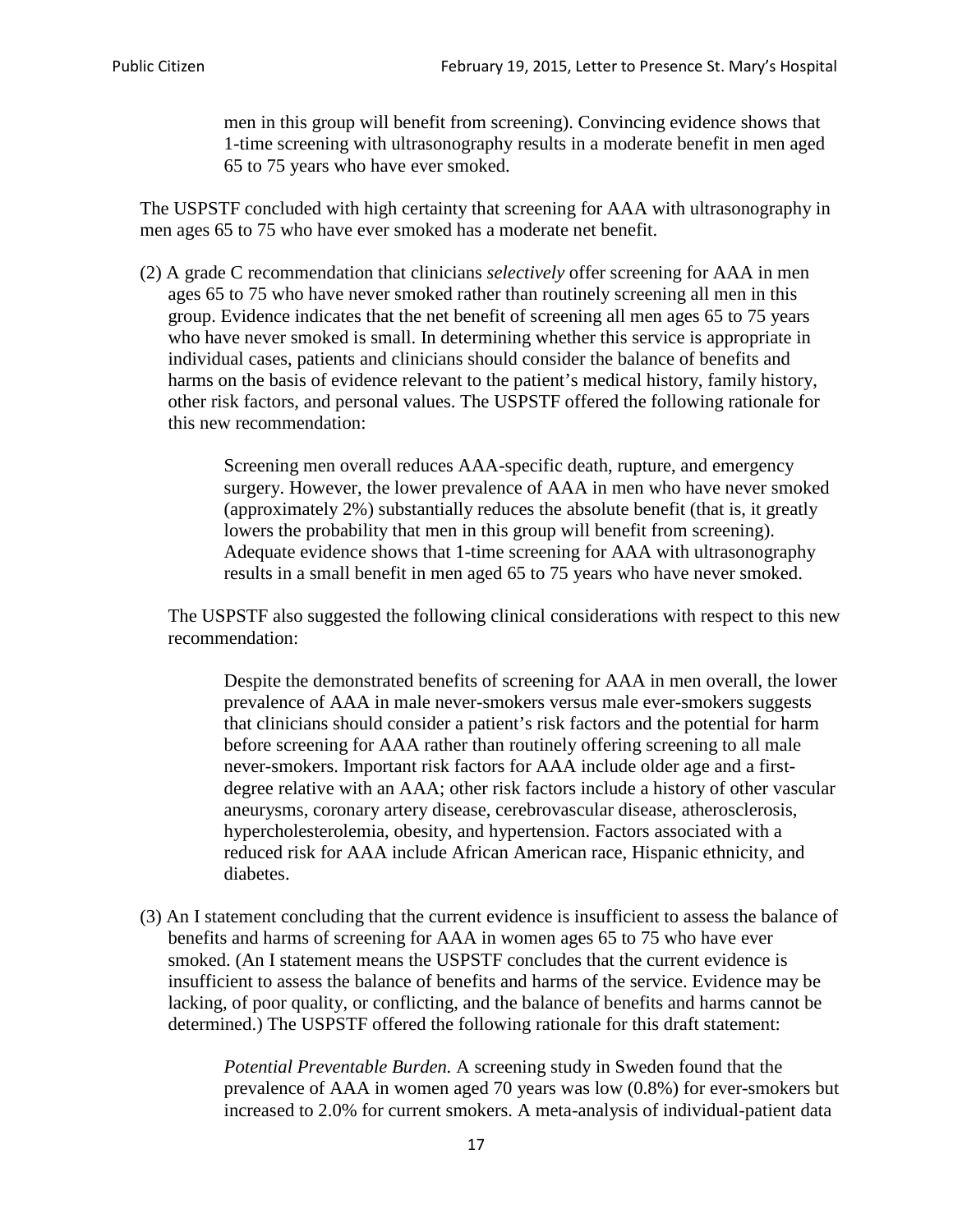found that women have a higher risk than men for AAA rupture at the same diameter (hazard ratio [HR], 3.76 [95% CI, 2.58 to 5.47]). However, AAAassociated deaths occur at an older age in women (at a time of increased competing causes of death and a declining benefit–risk ratio for operative interventions), with 70% of deaths occurring after age 80 years in women compared with fewer than 50% in men. In the only screening RCT that included women, most screen-detected AAAs in women were small (3.0 to 3.9 cm) and AAA-specific mortality was low in screened and unscreened women  $(<0.2\%)$ after 10 years.

*Potential Harms.* Four RCTs (primarily done in men) showed that screening for AAA doubled the rate of AAA-associated surgeries, largely driven by an increase in elective surgeries. Most screen-detected AAAs were below the 5.5-cm threshold for immediate repair. This finding generally results in long-term or lifelong surveillance and is probably associated with some amount of overtreatment, although the magnitude of this burden is difficult to quantify.

Most screening trials reported an associated decrease in emergency AAA repairs and a reduced 30-day mortality rate associated with emergency surgery in populations invited to screen, although mortality associated with elective surgery was not reduced. Operative mortality associated with AAAs is higher in women than in men (7% vs. 5% for open repair and 2% vs. 1% for endovascular repair, respectively).

*Costs.* In addition to the cost of ultrasonography screening (approximately \$100), the estimated potential associated cost of elective surgery to repair a screendetected AAA ranges from \$37 000 to \$43 000. Potential opportunity costs also may arise, because screening may take the place of other preventive activities that may be more beneficial to the patient.

*Current Practice.* Screening for AAA is provided as part of the "welcome-to-Medicare visit" for women who have a family history of AAA. However, the evidence is insufficient to accurately characterize current practice patterns related to screening for AAA in women.

A retrospective analysis from 2000 to 2010 used the National Inpatient Sample, a database that has a stratified 20% random sample of all nonfederal inpatient hospital admissions in the United States. This analysis found that women are more likely than men to have open surgery versus endovascular aneurysm repair (EVAR) for unruptured AAA (24% vs. 17%, respectively), potentially because of issues with access to the iliac artery (that is, smaller artery size) that may preclude endovascular management.

A retrospective review of 4026 AAA repairs in the Vascular Study Group of New England database (a voluntary registry from 30 academic and community hospitals in the 6 New England states) reported that women were more likely than men to have open surgery versus EVAR and to be older and have smaller aortic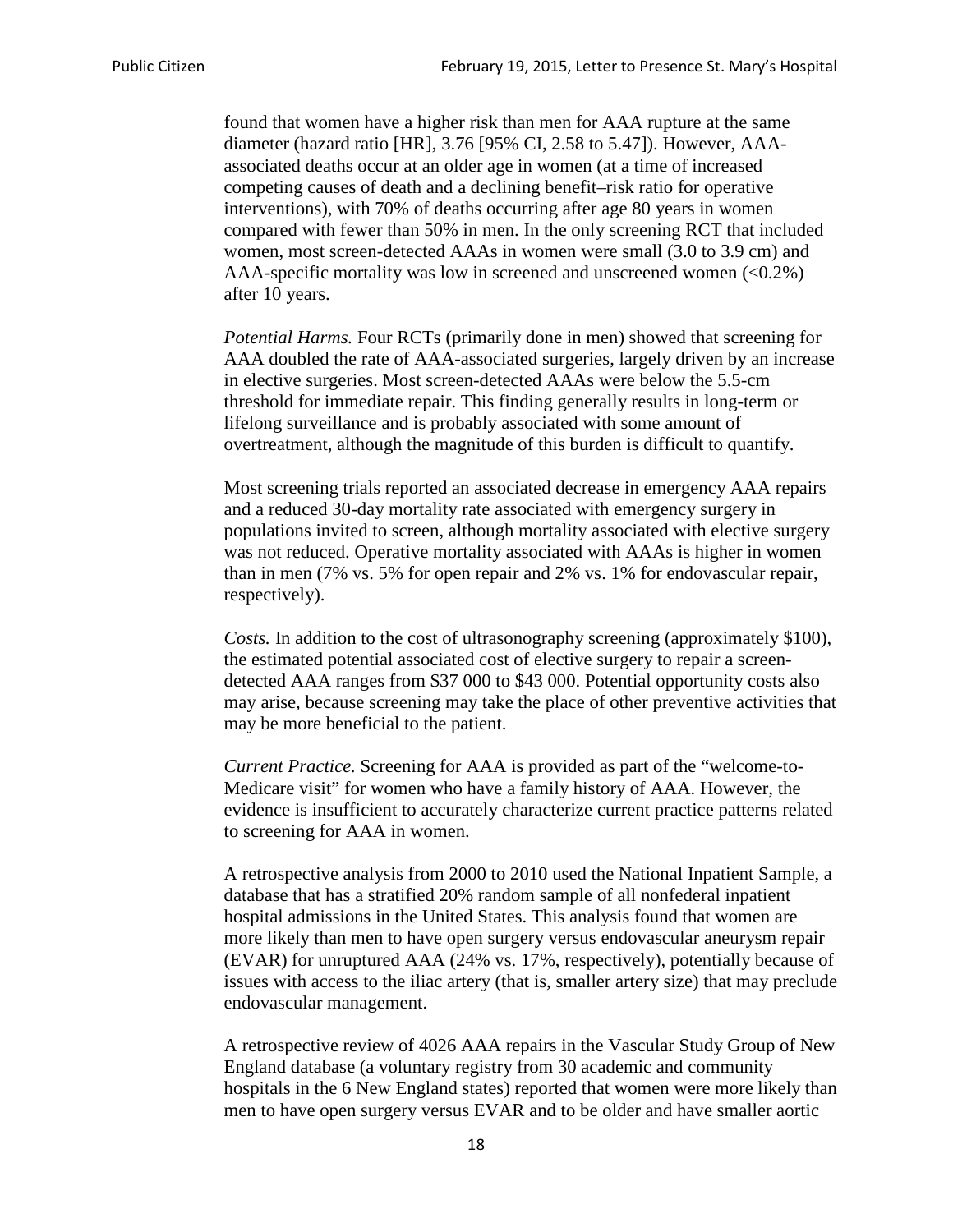diameters at the time of repair. Postoperative complications were higher in women than in men after elective EVAR or open repair, including emergency reoperations, dysrhythmias, leg ischemia or emboli, bowel ischemia, or need for discharge to another medical facility rather than home.

(4) A grade D recommendation *against* routine screening for AAA in women who have never smoked. The USPSTF offered the following rationale for this draft updated recommendation:

> The prevalence of AAA in women who have never smoked is low (0.03% to 0.60% in women aged 50 to 79 years). The evidence also shows no apparent benefit of screening for AAA in women. The USPSTF therefore concludes that adequate evidence shows that the absolute benefit of 1-time screening for AAA with ultrasonography in women who have never smoked can effectively be bounded at none or almost none.

In discussing the harms of detection and early treatment of AAAs, the USPSTF noted the following: $63$ 

In the available trials, groups invited to screening were approximately twice as likely as control groups to have any AAA surgery within 3 to 5 years, predominantly driven by an increase in elective surgeries. More than 90% of AAAs identified by screening were below the 5.5-cm threshold for immediate repair. Detecting smaller AAAs generally leads to long-term (potentially lifelong) surveillance.

A person's risk for death related to elective surgery for AAA is lower than that for death related to emergency surgery for rupture. However, the increase in the overall rates of detection and surgery in the screening groups still potentially represents a harm. A proportion of AAAs will never rupture because they do not advance or because a person dies of a competing cause.

The exact extent of overdiagnosis and overtreatment is difficult to estimate. One study from Massachusetts General Hospital reviewed 24 000 consecutive autopsies between 1952 and 1975 and found that 75% of the 473 patients who died with an undetected or unoperated AAA had a cause of death not related to the AAA (41% were >5.1 cm in diameter). Given that even elective treatment is associated with some risk for perioperative mortality, overtreatment is an important issue to consider when deciding whether to screen for this condition....

Convincing evidence shows that the harms associated with 1-time screening for AAA with ultrasonography are at least small in all populations and potentially higher in women because of their higher risk for operative mortality.

In 2011, the Society for Vascular Surgery issued a position statement on vascular screening recommending a one-time ultrasound screening for AAA for all men age 65 or older and

<span id="page-18-0"></span><sup>63</sup> *Ibid*.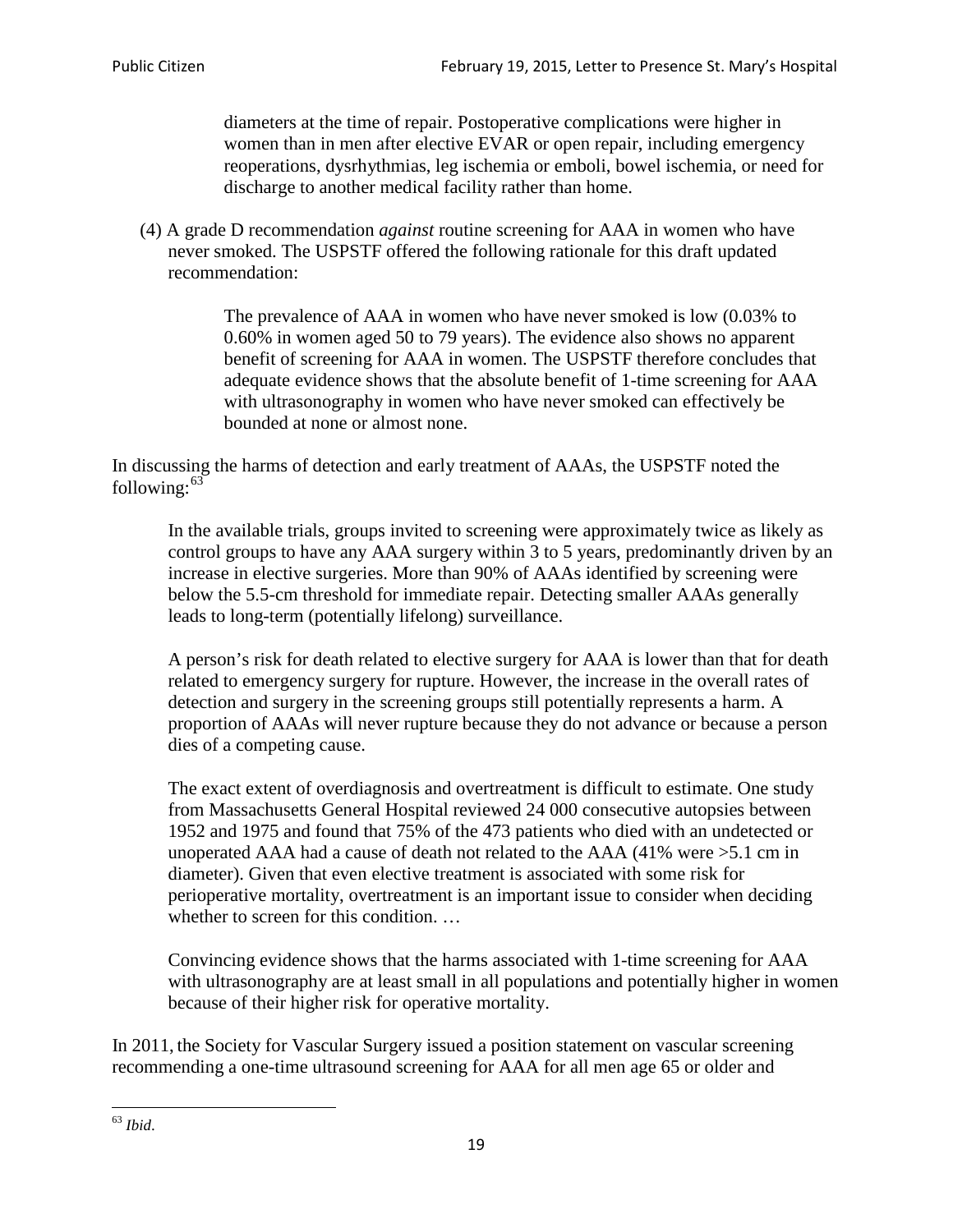screening men as early as age 55 who have a family history of AAA.<sup>[64](#page-19-0)</sup> The society also recommended one-time ultrasound screening for AAA for all women age 65 or older who have a family history of AAA or have smoked.

In 2012, the ACCF, American College of Radiology, American Institute of Ultrasound in Medicine, American Society of Echocardiography, American Society of Nephrology, Intersocietal Commission for the Accreditation of Vascular Laboratories, Society for Cardiovascular Angiography and Interventions, Society of Cardiovascular Computed Tomography, Society for Interventional Radiology, Society for Vascular Medicine, and Society for Vascular Surgery jointly issued evidence-based appropriate use criteria for noninvasive vascular testing (ultrasound and physiological testing) for a variety of possible indications.<sup>[65](#page-19-1)</sup> For each indication, these organizations classified the use of noninvasive vascular testing into one of the following three categories:

- **Appropriate:** The test is one in which the expected incremental information, combined with clinical judgment, exceeds the expected negative consequences — including the risks of the procedure itself and the downstream impact of poor test performance such as delay in diagnosis (false-negatives) or inappropriate diagnosis (false-positives) — by a sufficiently wide margin for the specific indication that the procedure is generally considered acceptable care and a reasonable approach for the indication.
- **Uncertain:** The test *may* be generally acceptable and *may* be a reasonable approach for the specific indication; uncertainty also implies that more research and/or patient information is needed to classify the indication definitively.
- **Inappropriate:** The test *is not* generally acceptable and *is not* a reasonable approach for the specific indication.

These organizations classify screening for AAA as *inappropriate* for anyone under age 65 with no history of smoking, except as noted below. They also classify such screening as *uncertain* for anyone 65 or older with no history of smoking.

These organizations did classify screening for AAA as *appropriate* for the following subgroups:

- Adults older than age 60 with a first-degree relative with an AAA.
- Adults age 65 or older who are current or former smokers.

In summary, the USPSTF and many other major medical professional organizations recommended against routine screening for AAA, or designate such screening as inappropriate for those individuals who are not at high risk for developing AAA. Screening for AAA in the

<span id="page-19-0"></span><sup>64</sup> Society for Vascular Surgery. SVS Position Statement on Vascular Screenings. January 2011. [http://www.vascularweb.org/about/positionstatements/Pages/svs-position-statement-on-vascular-screening.aspx.](http://www.vascularweb.org/about/positionstatements/Pages/svs-position-statement-on-vascular-screening.aspx) 

<span id="page-19-1"></span>Accessed August 21, 2014.<br><sup>65</sup> Mohler ER, Gornik HL, Gerhard-Herman M, et al. ACCF/ACR/AIUM/ASE/ASN/ICAVL/SCAI/SCCT/SIR/ SVM/SVS 2012 appropriate use criteria for peripheral vascular ultrasound and physiological testing part I: Arterial ultrasound and physiological testing*. J Am Coll Cardiol*. 2012;60(3):242-276.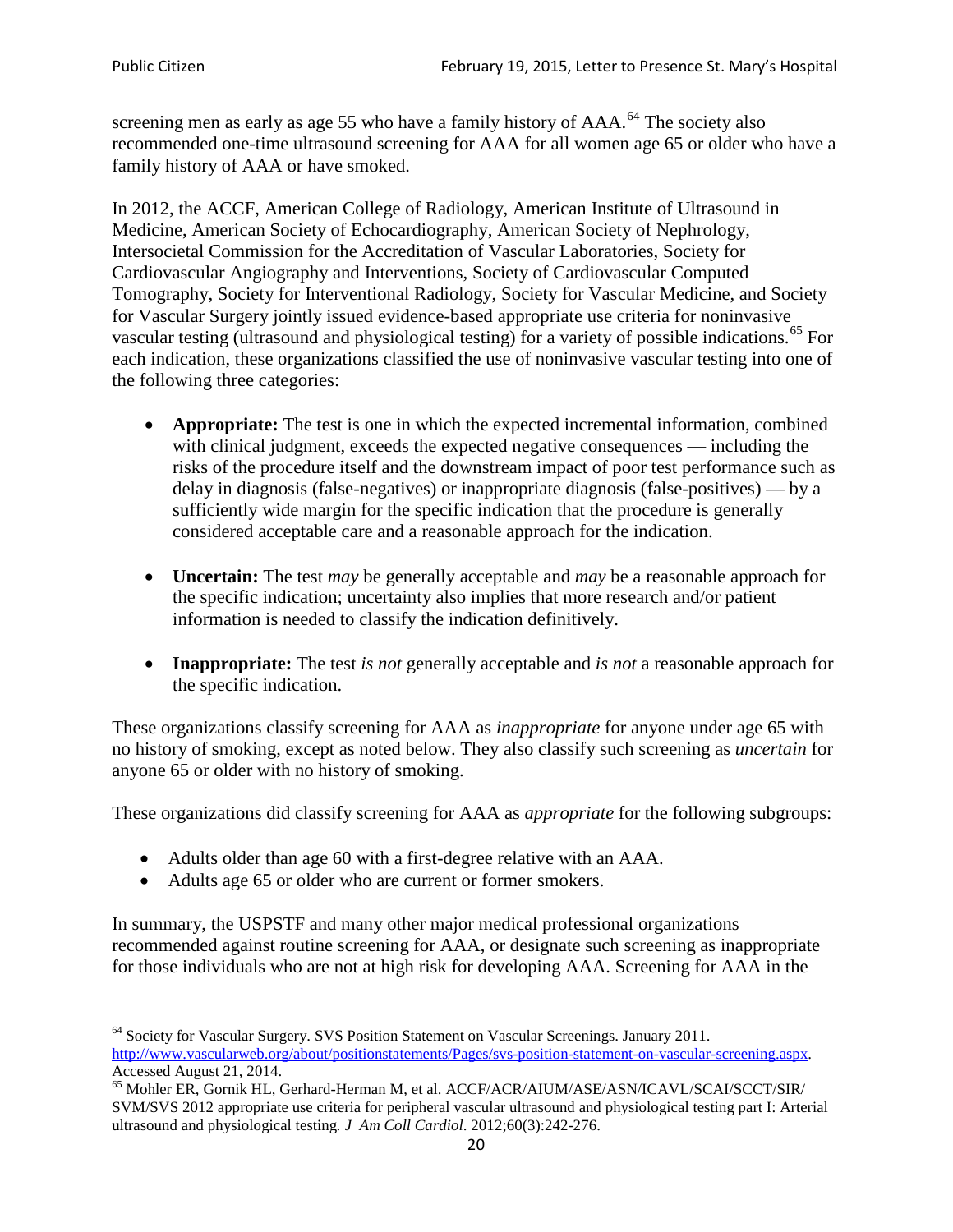general, asymptomatic population has *not* been shown to significantly improve clinical outcome and is likely to do more harm than good.

#### **D. Peripheral Arterial Disease Test:**

The Life Line Screening online promotional materials state:<sup>[66](#page-20-0)</sup>

Peripheral Arterial Disease (PAD), more commonly known as hardening of the arteries, affects about eight million Americans. It is a condition in which the large and mediumsized arteries supplying blood to the legs become narrow or clogged, constricting the flow of blood. PAD is caused by atherosclerosis, a gradual process in which cholesterol and scar tissue build up, forming a substance called plaque that clogs the artery. PAD not only causes pain and disability, it also is associated with a much higher risk of heart disease. …

Peripheral Arterial Disease Screening

o A quick, easy and non-invasive procedure, PAD screening is done by using the ankle-brachial index (ABI). After removing your socks and shoes, you will have pressure cuffs placed around your upper arms and ankles. A small ultrasound device will then measure the systolic blood pressure in your limbs. …

Who should have a peripheral arterial disease screening?

• Anyone with risk factors

How often should I get a peripheral arterial disease screening?

• Annually

In 2012, the ACCF, American College of Radiology, American Institute of Ultrasound in Medicine, American Society of Echocardiography, American Society of Nephrology, Intersocietal Commission for the Accreditation of Vascular Laboratories, Society for Cardiovascular Angiography and Interventions, Society of Cardiovascular Computed Tomography, Society for Interventional Radiology, Society for Vascular Medicine, and Society for Vascular Surgery jointly issued evidence-based appropriate use criteria for noninvasive vascular testing (ultrasound and physiological testing) for a variety of possible indications. These appropriate use criteria identify the following as the only appropriate indications for lower extremity artery testing with ABI: patients with diminished pulses, femoral bruit, age greater than 50 with diabetes or smoking, or age greater than 70, which is consistent with ACC/AHA PAD guidelines. The evaluation with ABI for those younger than 50 and those with diabetes was classified as uncertain.<sup>[67](#page-20-1)</sup>

<span id="page-20-0"></span><sup>&</sup>lt;sup>66</sup> Life Line Screening. Peripheral arterial disease screening. [http://www.lifelinescreening.com/What-We-Do/What-](http://www.lifelinescreening.com/What-We-Do/What-We-Screen-For/Peripheral-Arterial-Disease)[We-Screen-For/Peripheral-Arterial-Disease.](http://www.lifelinescreening.com/What-We-Do/What-We-Screen-For/Peripheral-Arterial-Disease) Accessed January 9, 2015.<br><sup>67</sup> Mohler ER, Gornik HL, Gerhard-Herman M, et al. ACCF/ACR/AIUM/ASE/ASN/ICAVL/SCAI/SCCT/SIR/

<span id="page-20-1"></span>SVM/SVS 2012 appropriate use criteria for peripheral vascular ultrasound and physiological testing part I: Arterial ultrasound and physiological testing. *J Am Coll Cardiol*. 2012;60(3):242-276.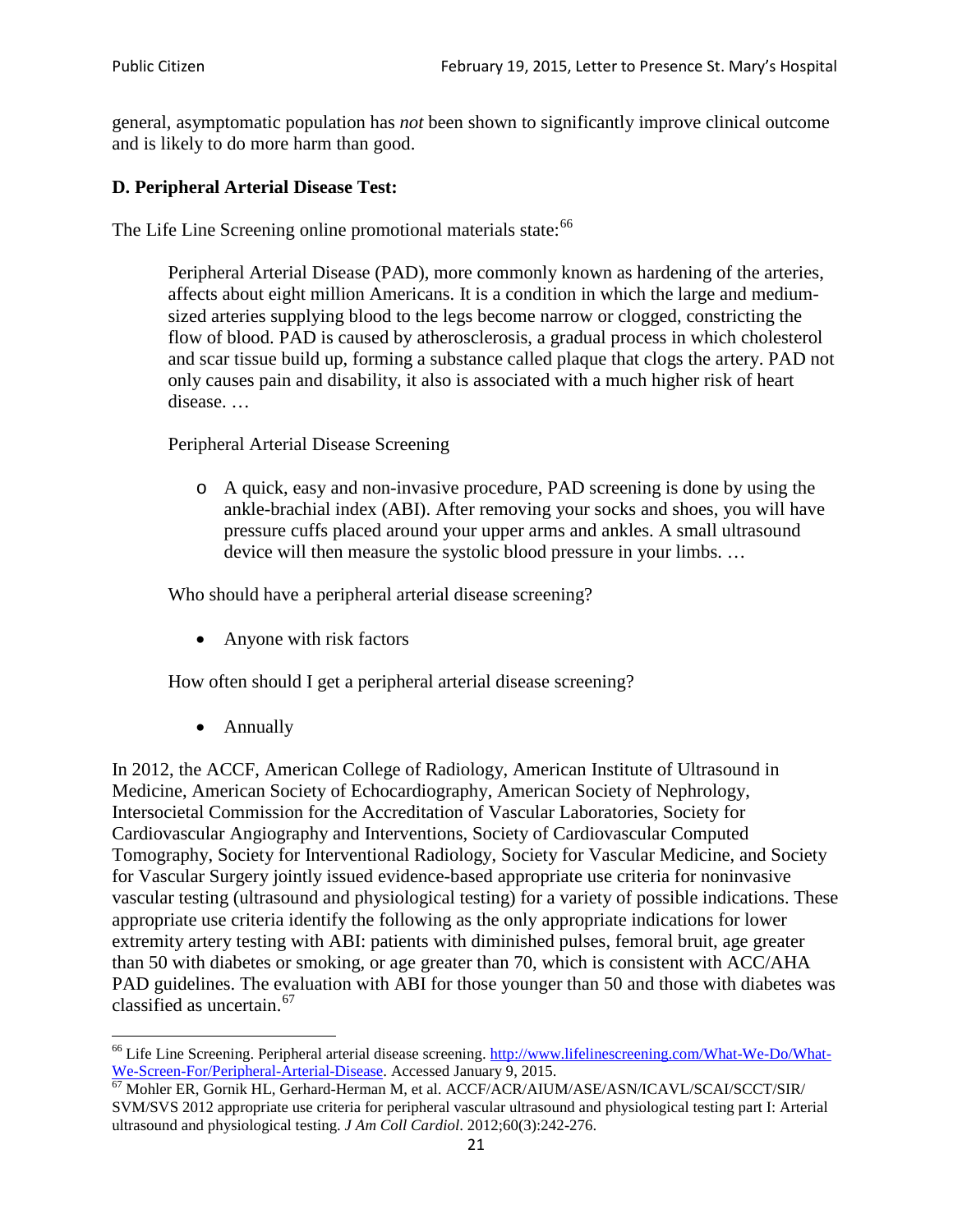In 2013, the USPSTF, based on a systematic review of the scientific literature,<sup>[68](#page-21-0)</sup> issued a grade I statement on ABI testing, concluding that the current evidence is *insufficient* to assess the balance of benefits and harms of screening for peripheral artery disease and cardiovascular disease risk assessment with ABI in adults.<sup>[69](#page-21-1)</sup> In making this statement, the USPSTF noted the following regarding its assessment of the possible benefits and harms of ABI screening:

#### **Benefits of Detection and Early Treatment**

The USPSTF found no evidence that screening for and treatment of PAD in asymptomatic patients leads to clinically important benefits. It also reviewed the potential benefits of adding the ABI to the Framingham Risk Score (FRS) and found evidence that this results in some patient risk reclassification; however, how often the reclassification is appropriate or whether it results in improved clinical outcomes is not known.

Determining the overall benefit of ABI testing requires not only evidence on appropriate risk reclassification but also evidence that this reclassification leads to treatments shown to improve clinical outcomes. One randomized trial found that aspirin did not reduce [cardiovascular disease] events in patients with a low ABI. No studies assessed the effect of lipid-lowering therapy or other cardiovascular risk reduction interventions in patients with asymptomatic PAD and no known diagnosis of [cardiovascular disease] or diabetes. The USPSTF found inadequate evidence that early treatment of screen-detected PAD leads to improvement in clinical outcomes.

#### **Harms of Detection and Early Treatment**

The USPSTF found no studies addressing the magnitude of harms of screening for PAD with the ABI; however, the direct harms to the patient of screening itself, beyond the time needed for the test, are probably minimal. Other harms resulting from testing may include false-positive results, exposure to gadolinium or contrast dye if magnetic resonance angiography (MRA) or computed tomography angiography (CTA) is used to confirm diagnosis, anxiety, labeling, and opportunity costs.

The USPSTF found inadequate evidence on the harms of early treatment of screendetected PAD. One study showed that low-dose aspirin treatment in asymptomatic patients with a low ABI may increase bleeding. Additional harms associated with treatment include use of unnecessary medications (or higher doses) and their resulting adverse effects and discontinuation of medications known to be effective in patients with established coronary artery disease (CAD) if the patient is reclassified to a lower risk category on the basis of a normal ABI.

We are not aware of any major medical professional organization that endorses such screening for peripheral vascular disease with ABI in the general asymptomatic population.

Moreover, treatment benefits for asymptomatic individuals with screen-detected PAD are not well established, and there appear to be no studies that directly assess the impact of screening

<span id="page-21-0"></span><sup>&</sup>lt;sup>68</sup> Lin JS, Olson CM, Johnson ES, Whitlock EP. The ankle-brachial index for peripheral artery disease screening and cardiovascular disease prediction among asymptomatic adults: A systematic evidence review for the U.S. Preventive Services Task Force. *Ann Intern Med.* 2013;159(5):333-341.<br><sup>69</sup> Moyer VA, U.S. Preventive Services Task Force. Screening for peripheral artery disease and cardiovascular

<span id="page-21-1"></span>disease risk assessment with the ankle–brachial index in adults: U.S. Preventive Service Task Force recommendation statement. *Ann Intern Med.* 2013;159(5):342-348.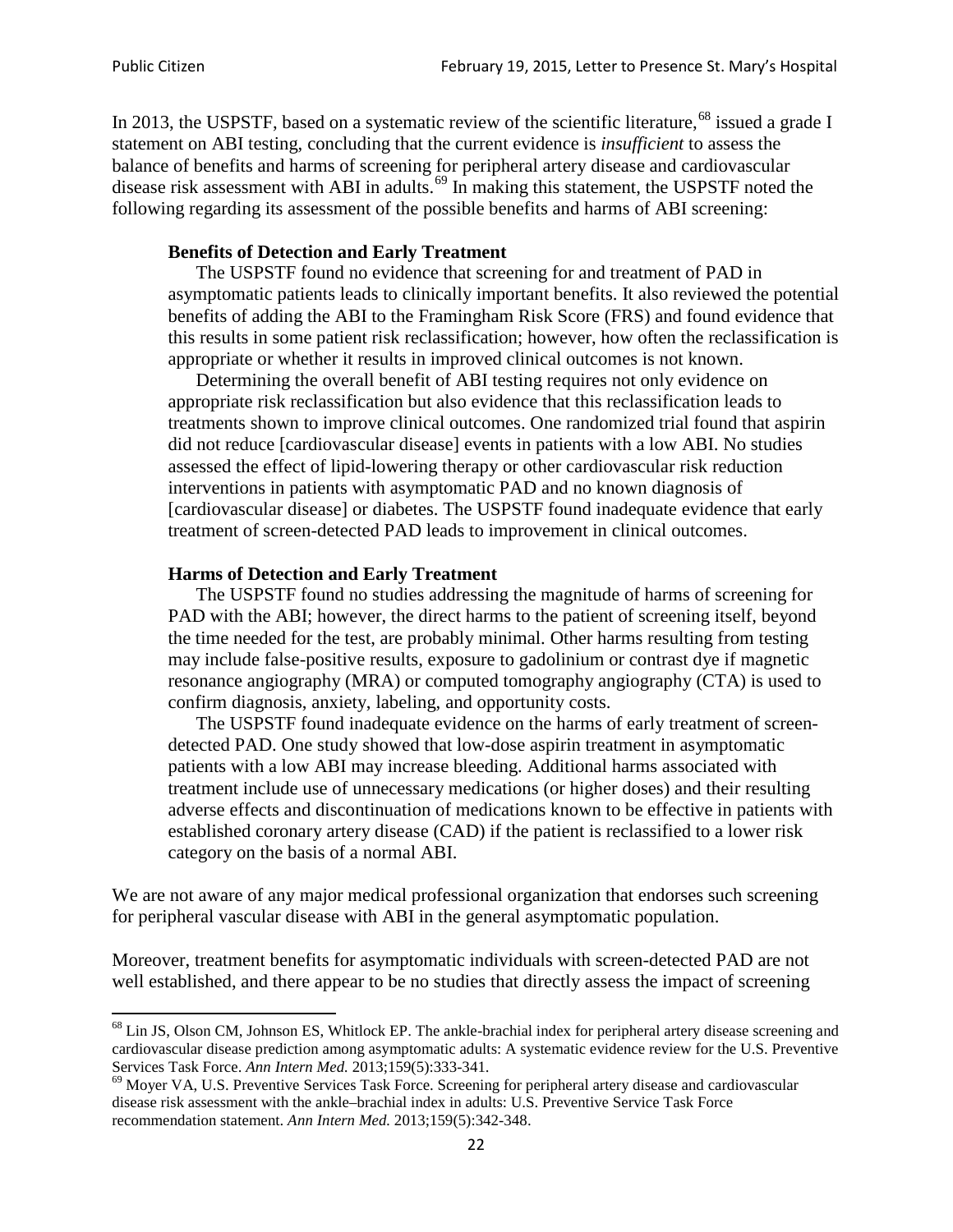unselected adults (or generally asymptomatic adults) with ABI on cardiovascular disease or PAD health outcomes.<sup>[70](#page-22-0)</sup>

### **E. Osteoporosis Screening/Bone Density Test**

The Life Line Screening online promotional materials state: $71$ 

Osteoporosis is a disease in which bone becomes extremely fragile. Bone is a complex living tissue that can be weakened by poor diet and lack of exercise.

As we age, bones begin to break down faster than new bone can be formed. Osteoporosis removes minerals from bones until they become so weak and brittle that they fracture very easily. Actions such as bending to pick up a newspaper, lifting a vacuum, or even coughing can cause a fracture. Some fractures, such as hip fractures, may require hospitalization or major surgery, and may result in disability or even death.

Screening for Osteoporosis

• An easy and painless procedure, an osteoporosis screening requires you to place your foot in an ultrasound device called a bone densitometer. This device then measures the bone mineral density [BMD] of your heel. The heel is measured because its bone is similar to that found in the hip, where fractures most often occur. …

Who should have an Osteoporosis screening?

• Anyone who has the risk factors associated with the disease ...

How often should I get an Osteoporosis screening?

• Annually

Several major medical professional organizations affirmatively recommend screening for osteoporosis in *certain high-risk individuals*, but we are not aware of any major medical professional organization that endorses such screening *annually* for any group of individuals.

In 2008, the American College of Physicians issued the following evidence-based recommendation for osteoporosis screening in men: $^{72}$  $^{72}$  $^{72}$ 

(1) Clinicians should periodically perform individualized assessment of risk factors for osteoporosis in older men (Grade: strong recommendation; moderate-quality evidence).

<span id="page-22-0"></span><sup>70</sup> [Lin JS,](http://www.ncbi.nlm.nih.gov/pubmed?term=Lin%20JS%5BAuthor%5D&cauthor=true&cauthor_uid=24156115) [Olson CM,](http://www.ncbi.nlm.nih.gov/pubmed?term=Olson%20CM%5BAuthor%5D&cauthor=true&cauthor_uid=24156115) [Johnson ES,](http://www.ncbi.nlm.nih.gov/pubmed?term=Johnson%20ES%5BAuthor%5D&cauthor=true&cauthor_uid=24156115) et al. *The Ankle Brachial Index for Peripheral Artery Disease Screening and Cardiovascular Disease Prediction in Asymptomatic Adults: A Systematic Evidence Review for the U.S. Preventive Services Task Force*. Rockville, MD: Agency for Healthcare Research and Quality; 2013.<br>http://www.ncbi.nlm.nih.gov/books/NBK164524. Accessed December 29, 2014.

<span id="page-22-1"></span> $\frac{1}{71}$  Life Line Screening. Osteoporosis screening/bone density test. [http://www.lifelinescreening.com/What-We-](http://www.lifelinescreening.com/What-We-Do/What-We-Screen-For/Osteoporosis) $\frac{Do/What-We-Screen-For/Osteoporosis}{72}$  Qaseem A, Snow V, Shekelle P, et al. Screening for osteoporosis in men: A clinical practice guideline from the

<span id="page-22-2"></span>American College of Physicians. *Ann Intern Med*. 2008;148(9):680-4.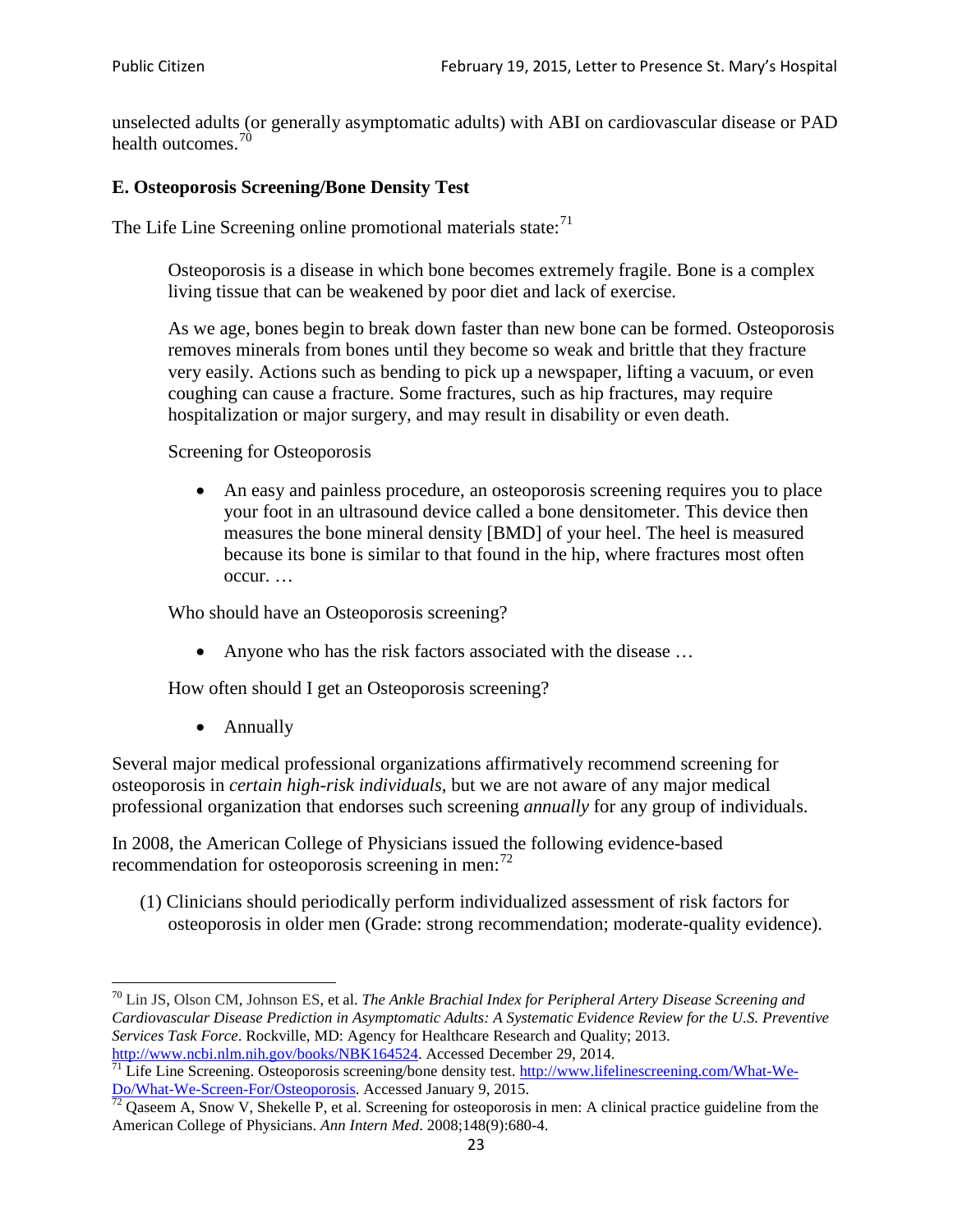A careful assessment of risk for osteoporosis in men is important. The appropriate age to start risk assessment is uncertain. However, by age 65 years, at least 6% of men have DXA [dual-energy X-ray absorptiometry]-determined osteoporosis, therefore, assessment of risk factors before this age is reasonable. Factors that increase the risk for osteoporosis in men include age (>70 years), low body weight (body mass index <20 to 25 kg/m2), weight loss (>10% [compared with the usual young or adult weight or weight loss in recent years]), physical inactivity (participates in no physical activities on a regular basis [walking, climbing stairs, carrying weights, housework, or gardening]), corticosteroid use, androgen deprivation therapy, and previous fragility fracture. Risk assessments should be updated periodically for men who choose not to be screened.

(2) Clinicians should obtain DXA for men who are at increased risk for osteoporosis and are candidates for drug therapy (Grade: strong recommendation; moderate-quality evidence).

Bone density measurement with DXA is the accepted reference standard for diagnosing osteoporosis in men. Men who are at increased risk for osteoporosis are candidates for DXA. Little evidence about alternatives to DXA exists. The 2 most studied methods are quantitative ultrasonography (usually of the calcaneus) and the OST [Osteoporosis Self-Assessment Tool]. Available evidence indicates that neither alternative is sufficiently sensitive or specific at predicting DXA-determined bone mass to be recommended as a substitute for DXA. Although 1 study has demonstrated a strong relationship between calcaneal ultrasonography and subsequent fracture, until treatment trials establish the effectiveness of therapy for osteoporosis diagnosed by ultrasonography rather than DXA, the role of ultrasonography in initiating therapy remains uncertain. No studies have evaluated the optimal intervals for repeated screening by using BMD measurement with DXA.

The evidence review showed that calcaneal ultrasonography predicts DXA-determined osteoporosis only modestly well. However, more important, it was a strong predictor of fracture in men. This may be because ultrasonography identifies other bone properties, such as bone quality, which may not be identified on DXA. Because treatment trials have not measured the effectiveness of therapy for osteoporosis diagnosed by ultrasonography rather than DXA, the role of ultrasonography in diagnosis remains uncertain.

In 2011, the USPSTF issued the following updated evidence-based recommendations for osteoporosis screening:<sup>[73](#page-23-0)</sup>

(1) A grade B recommendation for screening for osteoporosis in women aged 65 years or older and in younger women whose fracture risk is equal to or greater than that of a 65 year-old white woman who has no additional risk factors. In making this a grade B recommendation, the USPSTF offered the following rationale:

> No controlled studies have evaluated the effect of screening for osteoporosis on fracture rates or fracture-related morbidity or mortality.

<span id="page-23-0"></span><sup>&</sup>lt;sup>73</sup> U.S. Preventive Services Task Force. Screening for osteoporosis: U.S. Preventive Services Task Force recommendation statement. *Ann Intern Med*. 2011;154(5):356-364.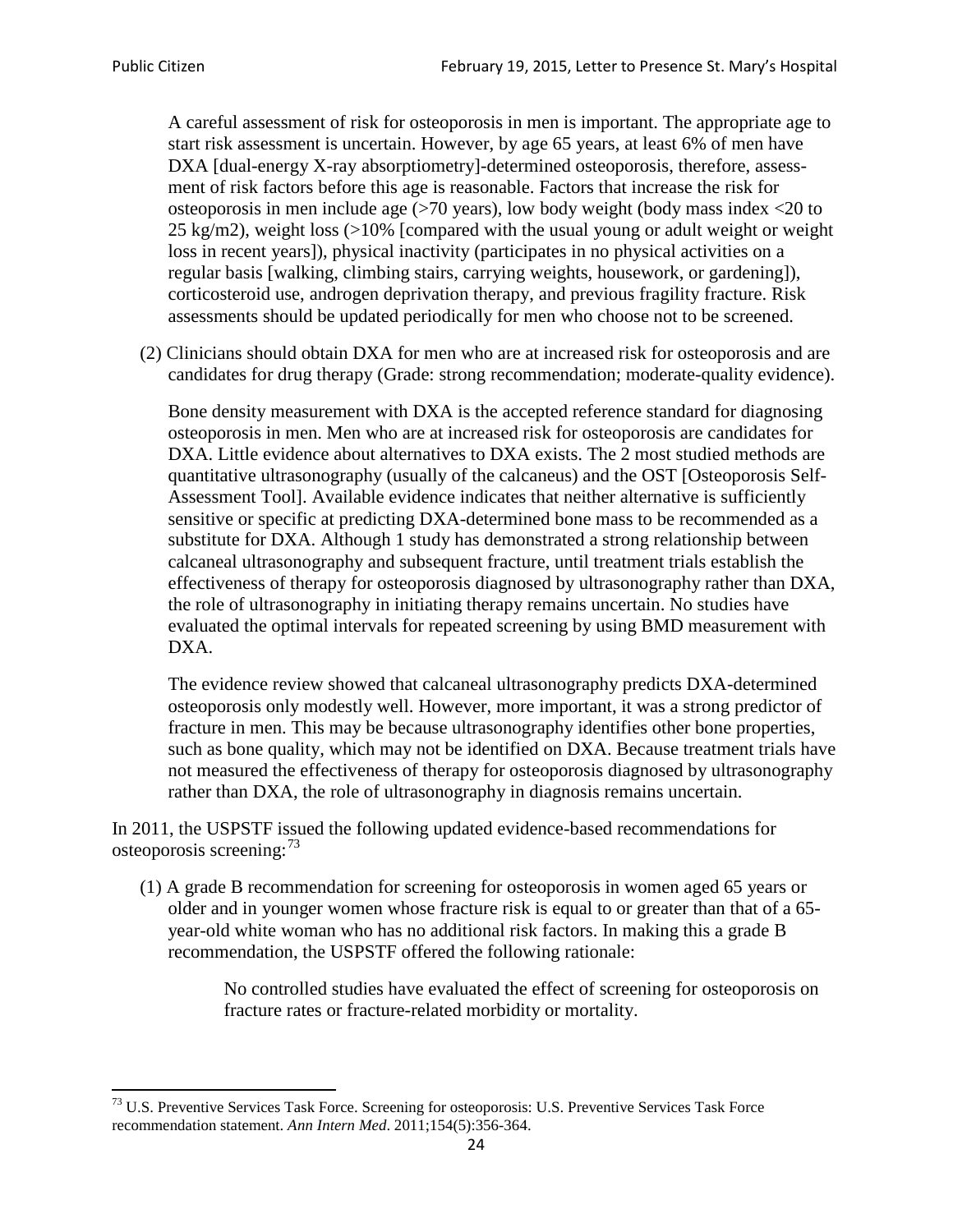In postmenopausal women who have no previous osteoporotic fractures, the USPSTF found convincing evidence that drug therapies reduce the risk for fractures. In women aged 65 years or older and in younger women whose fracture risk is equal to or greater than that of a 65-year-old white woman who has no additional risk factors, the USPSTF judged that the benefit of treating screeningdetected osteoporosis is at least moderate.

(2) An I statement concluding that the current evidence is insufficient to assess the balance of benefits and harms of screening for osteoporosis in men.

> Because of the lack of relevant studies, the USPSTF found inadequate evidence that drug therapies reduce the risk for fractures in men who have no previous osteoporotic fractures. The USPSTF identified the absence of randomized trials of primary fracture prevention in men who have osteoporosis as a critical gap in the evidence.

The USPSTF concludes that for men, evidence of the benefits of screening for osteoporosis is lacking and the balance of benefits and harms cannot be determined.

In discussing how often women should be screened for osteoporosis, the USPSTF noted the following: $74$ 

The potential value of rescreening women whose initial screening test did not detect osteoporosis is to improve fracture risk prediction. Evidence is lacking about optimal intervals for repeated screening and whether repeated screening is necessary in a woman with normal BMD. Because of limitations in the precision of testing, a minimum of 2 years may be needed to reliably measure a change in BMD; however, longer intervals may be necessary to improve fracture risk prediction. A prospective study of 4124 women aged 65 years or older found that neither repeated BMD measurement nor the change in BMD after 8 years was more predictive of subsequent fracture risk than the original measurement.

In 2012, the American College of Obstetricians and Gynecologists (ACOG) issued the following updated evidence-based recommendations on screening women for osteoporosis:<sup>[75](#page-24-1)</sup>

Bone density screening for women should begin at age 65 years. DXA absorptiometry screening can be used selectively for women younger than 65 years if they are postmenopausal and have other significant risk factors for osteoporosis or fracture.

Regarding how often women should be screened for osteoporosis, the ACOG recommended the following: $^{76}$  $^{76}$  $^{76}$ 

(1) In the absence of new risk factors, DXA screening should not be performed more frequently than every 2 years.

<span id="page-24-2"></span><span id="page-24-1"></span><span id="page-24-0"></span><sup>74</sup> *Ibid.* <sup>75</sup> American College of Obstetricians and Gynecologists. Osteoporosis. September 17, 2012. [http://www.guideline.gov/content.aspx?id=38413#Section420.](http://www.guideline.gov/content.aspx?id=38413#Section420) Accessed January 7, 2015.<br><sup>76</sup> *Ibid.*